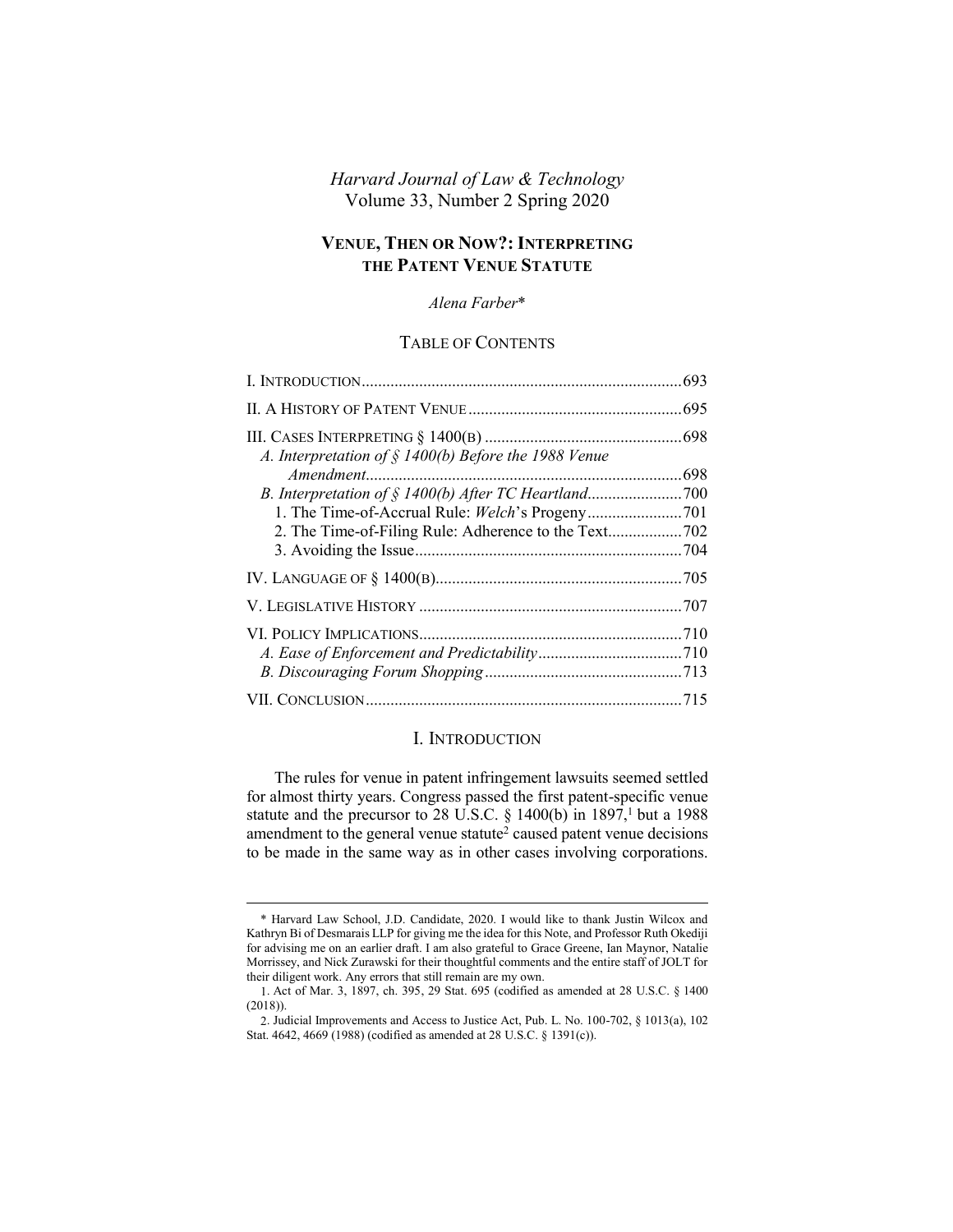For almost thirty years, patent lawsuits could be brought in "any judicial district in which such defendant is subject to the court's personal jurisdiction." <sup>3</sup> That is, until 2017, when the Supreme Court decided in *TC Heartland LLC v. Kraft Foods Group Brands*<sup>4</sup> that § 1400(b) is "the sole and exclusive provision controlling venue in patent infringement actions." <sup>5</sup> Thus, patent suits can be brought only "in the judicial district where the defendant resides, or where the defendant has committed acts of infringement and has a regular and established place of business." 6

Since *TC Heartland*, the courts have returned to the same venue regime that was in place for much of the twentieth century and, with it, to the same problems of statutory interpretation. Prior to the 1988 amendment to the general venue statute, courts confronted the question of *when* the defendant must have a "regular and established place of business" in the venue district: at the time of infringement or at the time the lawsuit is filed?<sup>7</sup> That question was moot from 1988 to 2017, but over the past three years it has posed difficulties for district courts in patent cases.<sup>8</sup> Since then, courts have disagreed on the appropriate time to evaluate venue under  $\S$  1400(b), but none of the decisions have engaged in a serious analysis of the language of the statute or its legislative history or have given more than a cursory treatment of policy implications under either interpretation.

Given that the Federal Circuit has yet to resolve the issue, it seems likely that the confusion will continue for some time and will lead to inconsistent application of the law.<sup>9</sup> However, despite the ongoing conflict amongst district courts, there has been a dearth of scholarship on the issue. Of the fifty-seven law review articles and notes written about the "regular and established place of business" provision since *TC Heartland* was decided,<sup>10</sup> *none* have focused on when to consider the

<sup>3.</sup> 28 U.S.C. § 1391(c)(2); *see also infra* Part [II.](#page-2-0)

<sup>4.</sup> 137 S. Ct. 1514 (2017).

<sup>5.</sup> *Id.* at 1519 (quoting Fourco Glass Co. v. Transmirra Prods. Corp., 353 U.S. 222, 229 (1957)).

<sup>6.</sup> 28 U.S.C. § 1400(b).

<sup>7.</sup> *See* Welch Sci. Co. v. Human Eng'g Inst., Inc., 416 F.2d 32, 35 (7th Cir. 1969); San Shoe Trading Corp. v. Converse Inc., 649 F. Supp. 341, 343 (S.D.N.Y. 1986); Datascope Corp. v. SMEC, Inc., 561 F. Supp. 787, 788 (D.N.J. 1983).

<sup>8.</sup> See Section [III.](#page-5-0)[B](#page-7-0) for an overview of cases since 2017 addressing the interpretation of § 1400(b).

<sup>9.</sup> This is true even among judges on the same court. *Compare* Raytheon Co. v. Cray, Inc., 258 F. Supp. 3d 781, 787–88 (E.D. Tex. 2017) (holding that place of business must have existed at the time the alleged infringement occurred), *mandamus granted, vacated sub nom. In re* Cray Inc., 871 F.3d 1355 (Fed. Cir. 2017), *with* Pers. Audio, LLC v. Google, Inc., 280 F. Supp. 3d 922, 931 (E.D. Tex. 2017) (holding that place of business must exist in the district at the time suit is filed).

<sup>10.</sup> According to a Westlaw search for "1400(b) 'regular and established place of business'" conducted on April 24, 2020 and filtered to include only law reviews and journals published after May 22, 2017 (the date of the *TC Heartland* decision).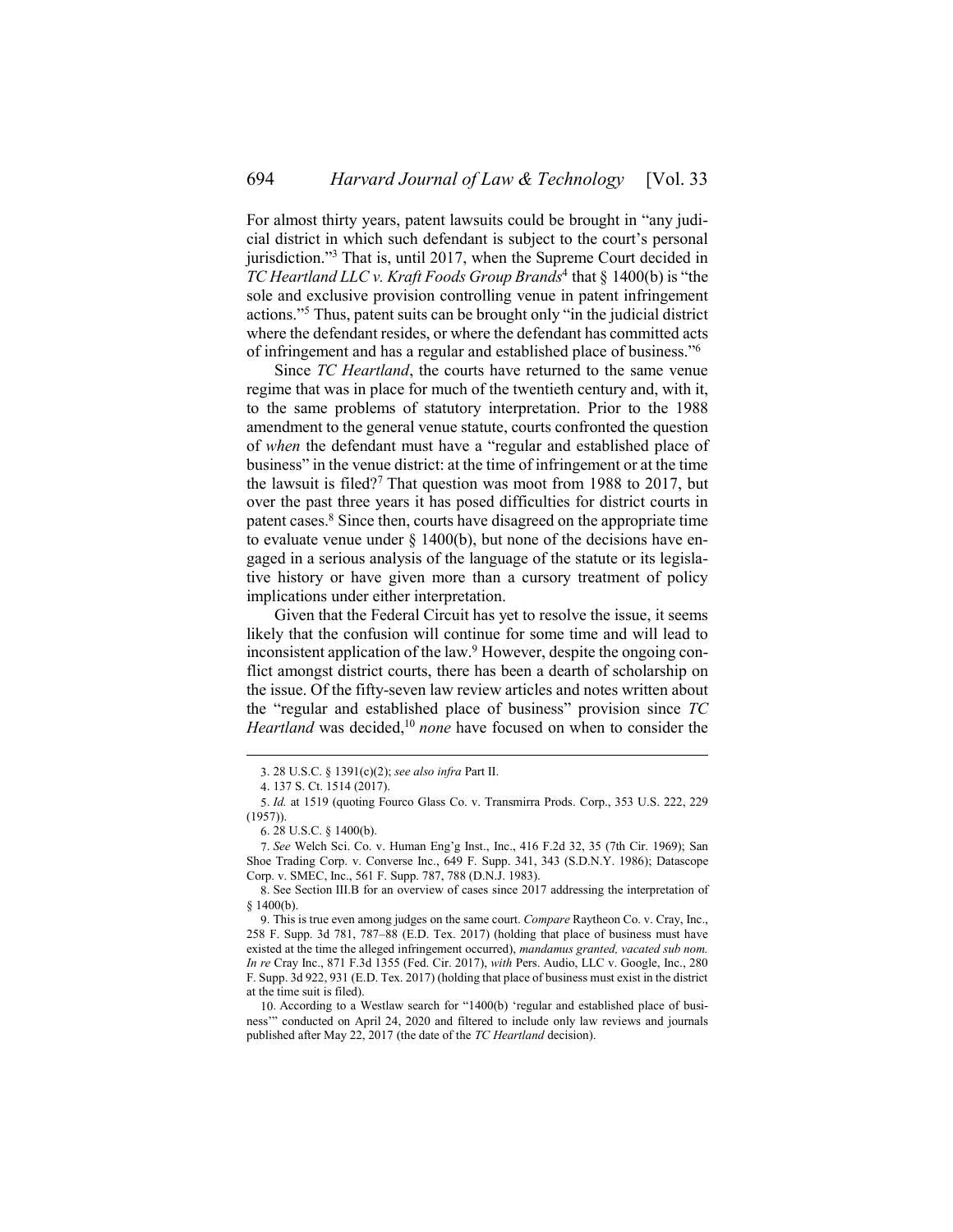"place of business" question. This Note argues that courts should adopt a time-of-filing standard, which is better supported by the text and legislative history of § 1400(b).

This Note will proceed in seven parts. Part [II](#page-2-0) will discuss the evolving approaches to patent venue from the enactment of the first patentspecific venue statute in 1897<sup>11</sup> and until the *TC Heartland* decision in 2017. Part [III](#page-5-0) will review the cases that have addressed this question both before the 1988 venue amendments and after the *TC Heartland* decision and will explore trends in the outcomes of those cases. Part [IV](#page-12-0) will closely examine the language and grammar of  $\S$  1400(b) and how similar language has been interpreted by the courts in other statutes. Part [V](#page-14-0) will focus on the legislative history of the statute and will discuss how the contemporary committee reports and floor debates better support a time-of-filing standard. Part [VI](#page-17-0) will address policy implications of the two possible approaches, and Part [VII](#page-22-0) will conclude.

## II. A HISTORY OF PATENT VENUE

<span id="page-2-0"></span>The patent-specific venue statute has a long and somewhat circuitous history. Throughout the nineteenth century, venue in patent cases was determined using the general venue statute, which caused confusion amongst the federal courts.<sup>12</sup> This confusion led to Congress passing the first patent-specific venue statute in 1897.<sup>13</sup> However, despite there existing a provision specifically for such cases, the correct method of determining patent venue was questioned throughout the twentieth century.

The first major question as to patent venue came in 1942, when the Supreme Court was asked to decide *Stonite Products Co. v. Melvin Lloyd Co.*<sup>14</sup> In *Stonite*, the two co-defendants Lowe Supply Company and Stonite Products were domiciled in the Western and Eastern Districts of Pennsylvania, respectively. The plaintiff filed suit in the Western District, relying on a statute permitting "suits, not of a local nature, against two or more defendants residing in different judicial districts within the same state to be brought in either district."<sup>15</sup> Because defendant Stonite Products did not have a place of business in the Western

<sup>11.</sup> Act of Mar. 3, 1897, ch. 395, 29 Stat. 695 (codified as amended at 28 U.S.C. § 1400). 12. *See* 29 CONG. REC. 1900 (1897) (statement of Rep. Mitchell) ("Conflicting decisions have even arisen in the different judicial districts in the same States as to the construction of [the] acts of 1887 and 1888, and there is great uncertainty throughout the country as to whether or not the act of 1887 as amended . . . applied to patent cases at all.").

<sup>13.</sup> See Part [V](#page-14-0) for more discussion of Congress's intent in passing a patent-specific venue statute.

<sup>14.</sup> Stonite Prods. Co. v. Melvin Lloyd Co., 315 U.S. 561 (1942).

<sup>15.</sup> *Id.* at 562 (citing 28 U.S.C. § 113 (1940) (repealed 1948)).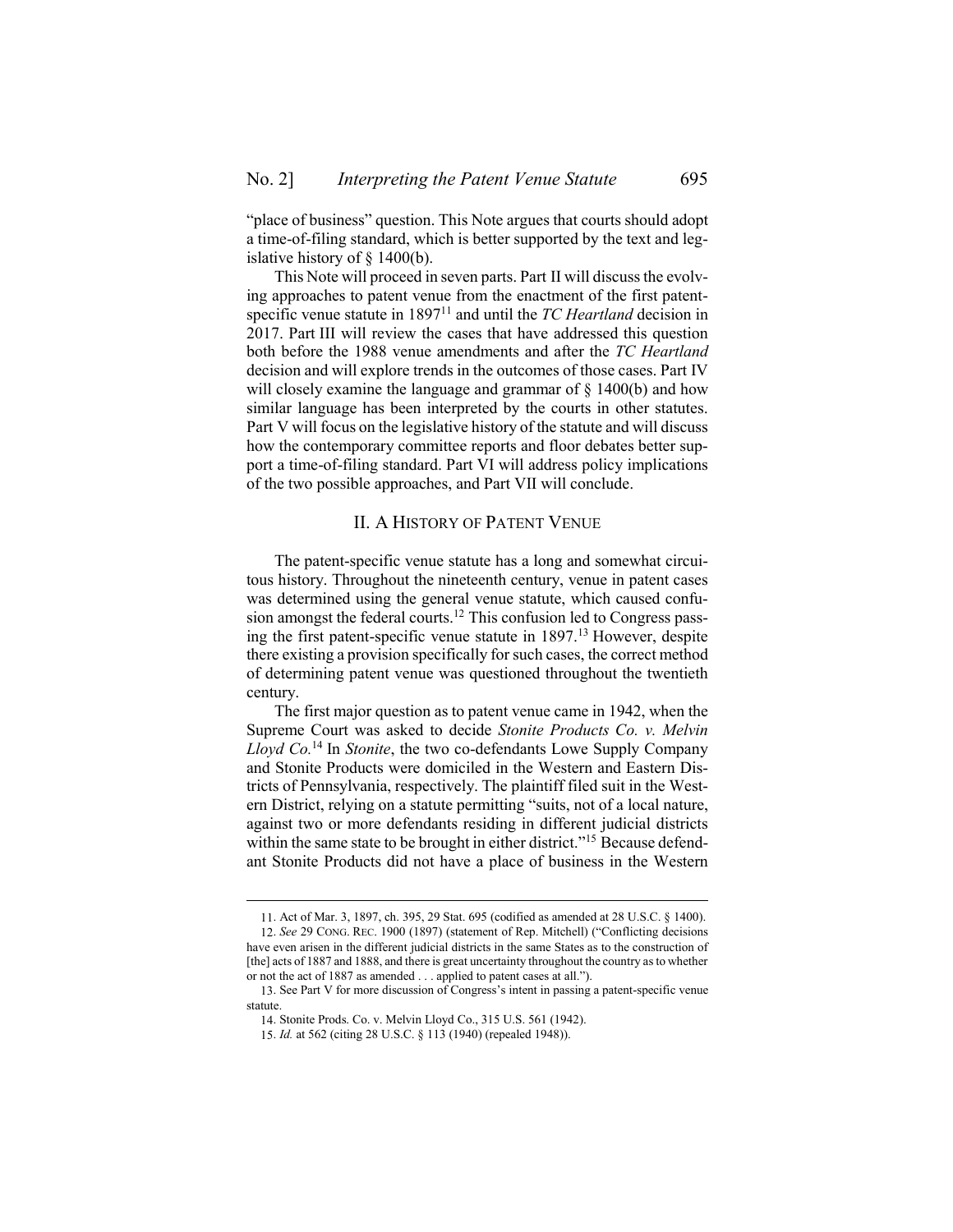District, it moved to dismiss the suit for improper venue. In an extremely short opinion, the Supreme Court held that the predecessor to § 1400(b) was meant to be "the exclusive provision controlling venue in patent infringement proceedings"<sup>16</sup> and that neither the general venue statute nor other venue provisions could apply to patent cases.<sup>17</sup>

After the Judicial Code was recodified as Title 28 of the U.S. Code in 1948,<sup>18</sup> the Court clarified in *Fourco Glass Co. v. Transmirra Products Corp.*<sup>19</sup> that § 1400(b) was still the exclusive venue statute for patent cases.<sup>20</sup> In the decision below, the Second Circuit had relied on § 1400(b) in holding that suit could "be brought in the judicial district where the defendant resides."<sup>21</sup> However, the Second Circuit went on to hold that the definition of "resides" given in the general venue statute, § 1391, "is properly to be incorporated into other sections of the venue chapter," including  $\S$  1400.<sup>22</sup> The lower court acknowledged but ultimately disregarded the ongoing debate as to whether the 1948 statutory revision was meant to substantively change the law, explaining that it was important to be able to sue a corporation wherever it created a liability, regardless of traditional definitions of residence.<sup>23</sup> The Second Circuit held that Fourco Glass could be considered a resident of the Southern District of New York because: (1) § 1391 stated that a "corporation may be sued in any judicial district in which it is incorporated or licensed to do business or is doing business, and *such judicial district shall be regarded as the residence of such corporation for venue pur*poses<sup>"24</sup>; and (2) Fourco Glass did business in the Southern District.<sup>25</sup> Therefore, venue in the case was proper under  $\S$  1400(b).<sup>26</sup>

The Supreme Court disagreed. Despite the intervening enactment of the U.S. Code, the Supreme Court considered the question posed by *Fourco* "not legally distinguishable from the question" in *Stonite*, 27 meaning the only issue left to resolve was whether the 1948 codification of the U.S. Code had substantively changed the meaning of the patent venue statute as the Second Circuit had suggested. Relying on "[s]tatements made by several of the persons having importantly to do

<sup>16.</sup> *Id.* at 563.

<sup>17.</sup> *Id.* at 567.

<sup>18.</sup> Act of June 25, 1948, Pub. L. No. 80-773, 62 Stat. 869 (1948).

<sup>19.</sup> Fourco Glass Co. v. Transmirra Prod. Corp., 353 U.S. 222 (1957).

<sup>20.</sup> *Id.* at 229.

<sup>21.</sup> Transmirra Prods. Corp. v. Fourco Glass Co., 233 F.2d 885, 886 (2d Cir. 1956), *rev'd*, 353 U.S. 222 (1957) (quoting 28 U.S.C. § 1400(b) (2018)).

<sup>22.</sup> *Id.*

<sup>23.</sup> *Id.* at 887.

<sup>24.</sup> *Id.* at 886 (quoting 28 U.S.C. § 1391(c) (1952) (emphasis added)).

<sup>25.</sup> *Id.*

<sup>26.</sup> *Id.*

<sup>27.</sup> Fourco Glass Co. v. Transmirra Prods. Corp., 353 U.S. 222, 224 (1957).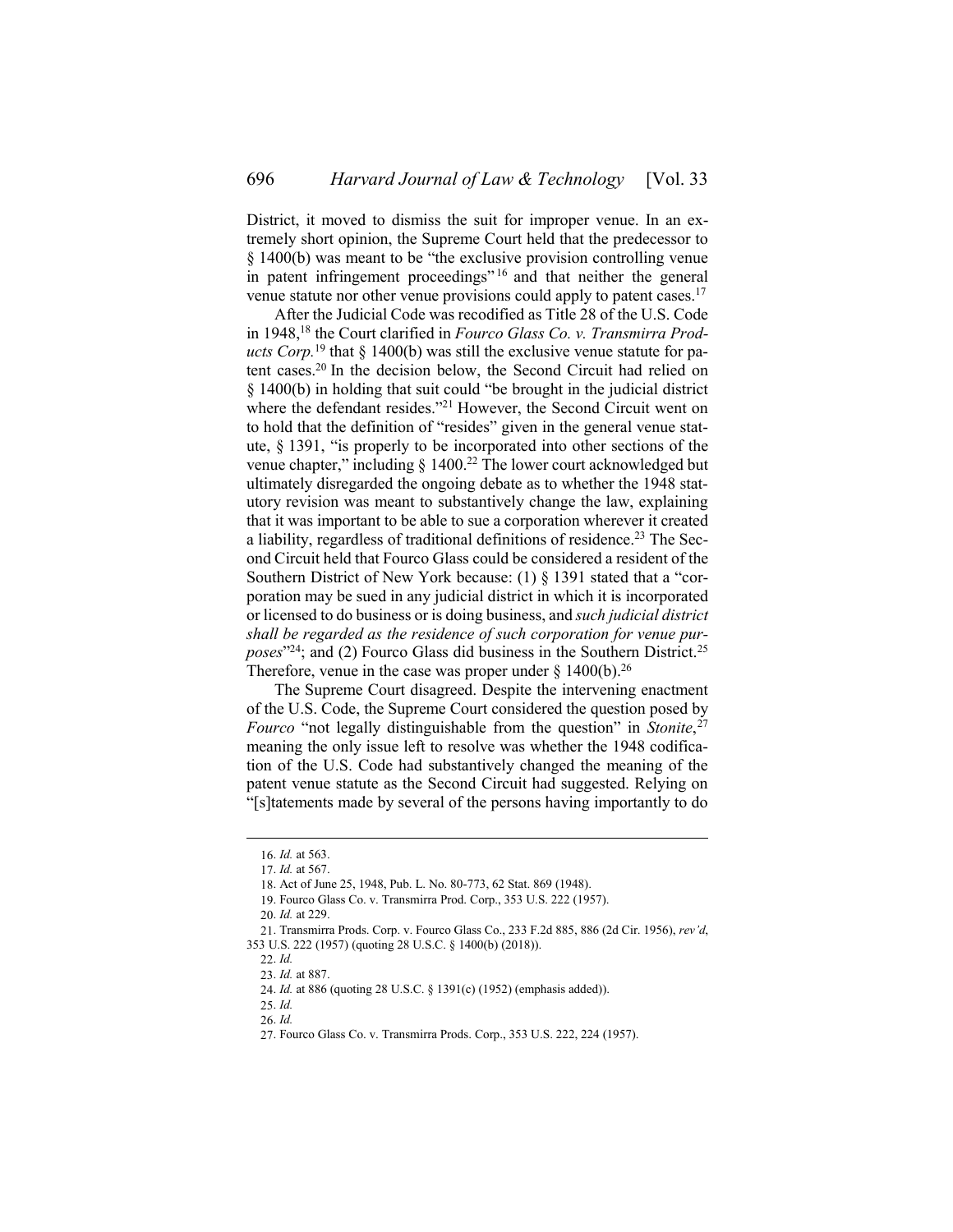with the 1948 revision . . . that no changes of law or policy are to be presumed from changes of language in the revision unless an intent to make such changes is clearly expressed,"<sup>28</sup> the Court held that § 1400(b) was still "the sole and exclusive provision controlling venue in patent infringement actions."<sup>29</sup>

After the 1957 *Fourco* decision, patent venue issues enjoyed a period of calm until 1988, when the general venue statute was amended to include the phrase "[f]or purposes of venue under this chapter." <sup>30</sup> In *VE Holding Corp. v. Johnson Gas Appliance Co.*, the Federal Circuit held that this amendment meant that *all* sections of Title 28 Chapter 87 ("District Courts; Venue") were governed by the definition of "resides" given in  $\S$  1391,<sup>31</sup> despite the fact that this interpretation was at odds with both the *Stonite* and *Fourco* decisions. The lower courts dutifully adopted the same interpretation,  $32$  and this approach to patent venue controlled for almost thirty years.

During this period, courts<sup>33</sup> first looked to the patent-specific venue provision in 28 U.S.C. § 1400(b), which allows (in relevant part) a patent infringement suit to be "brought in the judicial district where the defendant resides."<sup>34</sup> Then, when determining the place of residence for a corporate defendant, courts<sup>35</sup> looked to the general venue provision in 28 U.S.C. § 1391, which defines residence for corporations as "any judicial district in which such defendant is subject to the court's personal jurisdiction." <sup>36</sup> Thus, a plaintiff in a patent infringement suit needed to establish only personal jurisdiction, and therefore a corporation could essentially be sued for patent infringement anywhere it did business.

The Supreme Court first examined this use of § 1391(c) in 2017.<sup>37</sup> In *TC Heartland*, the defendant TC Heartland had argued that the District of Delaware was improper venue under § 1400(b) because TC Heartland was incorporated and headquartered in Indiana and had no "regular and established place of business" in Delaware.<sup>38</sup> Both the

<sup>28.</sup> *Id.* at 227.

<sup>29.</sup> *Id.* at 229.

<sup>30.</sup> Judicial Improvements and Access to Justice Act, Pub. L. No. 100-702, § 1013(a), 102 Stat. 4642, 4669 (1988) (codified as amended at 28 U.S.C. § 1391(c) (2018)).

<sup>31.</sup> VE Holding Corp. v. Johnson Gas Appliance Co., 917 F.2d 1574, 1579 (Fed. Cir. 1990), *abrogated by* TC Heartland LLC v. Kraft Foods Grp. Brands, 137 S. Ct. 1514 (2017).

<sup>32.</sup> *See, e.g.*, *In re* Mahurkar Double Lumen Hemodialysis Catheter Patent Litig., 750 F. Supp. 330, 333 (N.D. Ill. 1990) (citing *VE Holding,* 917 F.2d at 1574).

<sup>33.</sup> *See, e.g.*, Helicos Biosciences Corp. v. Illumina, Inc., 858 F. Supp. 2d 367, 370 (D. Del. 2012).

<sup>34.</sup> 28 U.S.C. § 1400(b) (2018).

<sup>35.</sup> *See, e.g.*, *Helicos Biosciences*, 858 F. Supp. 2d at 370.

<sup>36.</sup> 28 U.S.C. § 1391(c)(2) (2018).

<sup>37.</sup> TC Heartland LLC v. Kraft Foods Grp. Brands, 137 S. Ct. 1514, 1520 (2017).

<sup>38.</sup> *Id.* at 1517.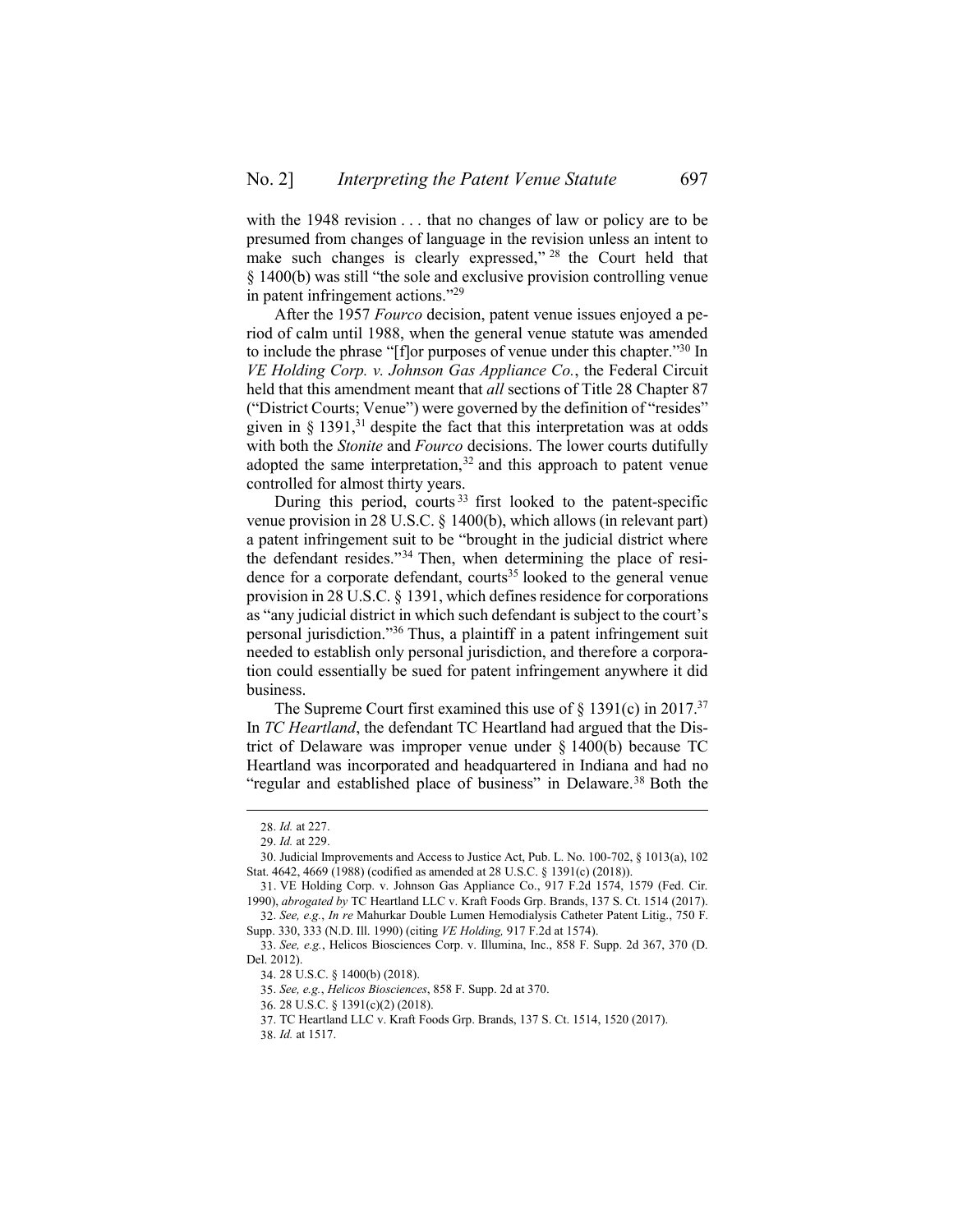District of Delaware and Federal Circuit held that § 1391(c) supplemented the definition of "resides" under § 1400(b), and therefore both lower courts found against TC Heartland.<sup>39</sup> Meanwhile, TC Heartland continued to rely on the Supreme Court's prior holding in *Fourco* that § 1400(b) was the only statute to govern venue in patent cases and that it was not supplemented by an earlier version of  $\S$  1391(c).<sup>40</sup>

A unanimous Supreme Court held that "the amendments to § 1391 did not modify the meaning of § 1400(b) [and] a domestic corporation 'resides' only in its State of incorporation for purposes of the patent venue statute."<sup>41</sup> The Court noted that there was nothing to indicate that Congress intended the 1988 amendments to alter the meaning of § 1400(b). <sup>42</sup> The argument against incorporating § 1391 was even stronger, the Court reasoned, because § 1391 now included a saving clause and applied "[e]xcept otherwise provided by law."<sup>43</sup> Thus, § 1400(b) was once again "the sole and exclusive provision controlling venue in patent infringement actions."<sup>44</sup>

## III. CASES INTERPRETING § 1400(B)

<span id="page-5-0"></span>Because § 1400 was infrequently used between 1988 and 2017, there are two discrete time periods during which courts considered the proper interpretation of § 1400(b). First, a series of cases between 1969 and 1986 shows that every court to address the question before the venue amendment had adopted a time-of-infringement standard. Next, a line of cases beginning just after the *TC Heartland* decision documents the courts' return to the question of how to interpret the statute. Courts today disagree as to the correct interpretation of the "regular and established place of business" requirement, with some holding that the place of business must have existed in the district at the time of the infringement and others requiring the place of business to exist in the district at the time of filing.

### <span id="page-5-1"></span>*A. Interpretation of § 1400(b) Before the 1988 Venue Amendment*

Courts that adopt a time-of-infringement standard focus primarily on equity, and overwhelmingly rely on *Welch Scientific Co. v. Human* 

<sup>39.</sup> *Id.*

<sup>40.</sup> *Id.* at 1517.

<sup>41.</sup> *Id.*

<sup>42.</sup> *Id.* at 1520.

<sup>43.</sup> *Id.* at 1521 (quoting 28 U.S.C. § 1391(a) (2012)).

<sup>44.</sup> *Id.* at 1519 (quoting Fourco Glass Co. v. Transmirra Prods. Corp., 353 U.S. 222, 229 (1957)).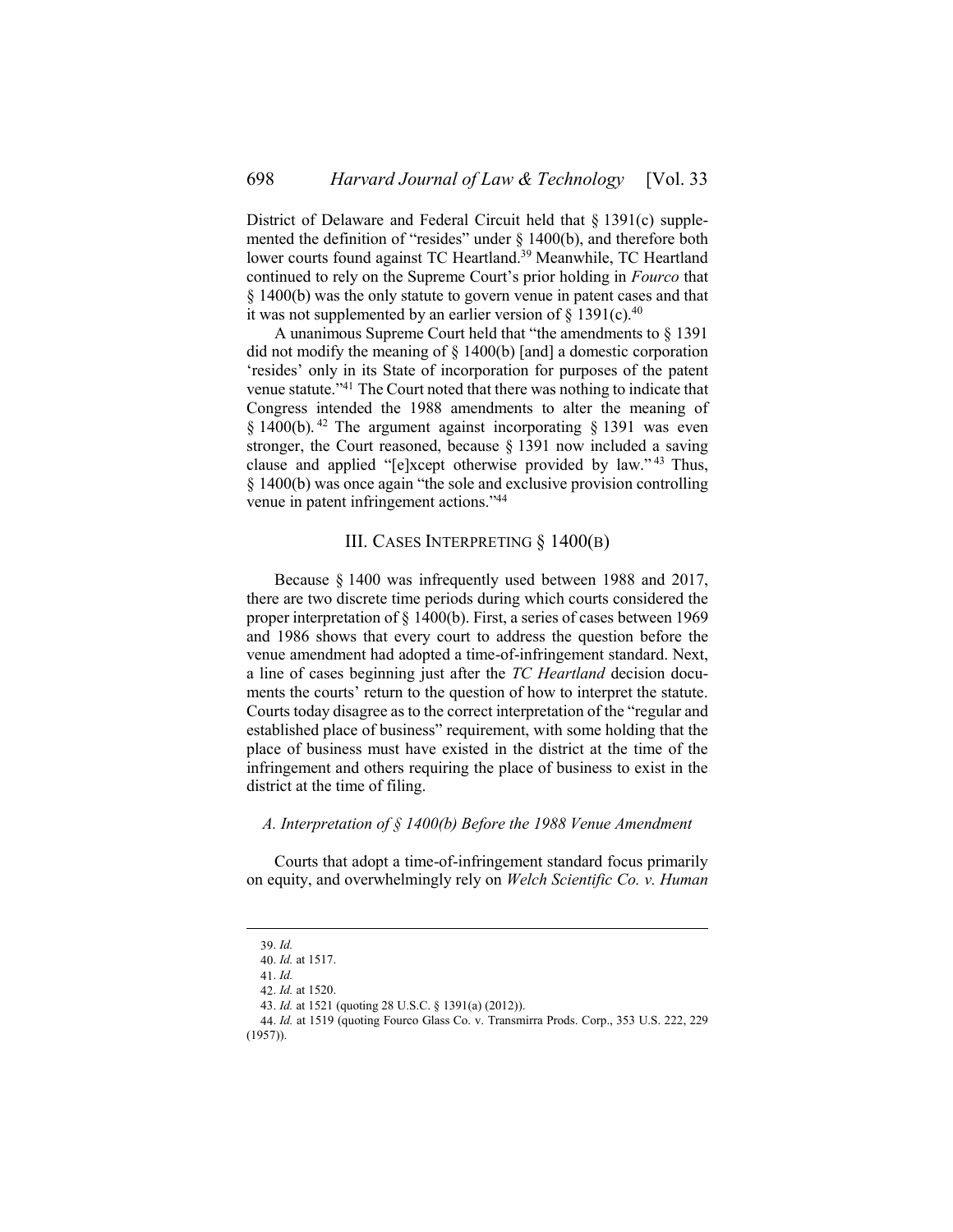*Engineering Institute, Inc.*, <sup>45</sup> the first case to consider the issue. In *Welch*, the Seventh Circuit considered a case in which the lawsuit was not filed until thirty-seven days after the alleged infringer stopped doing business in the district.<sup>46</sup> The defendant had won a motion for summary judgment<sup>47</sup> based on the argument that venue was improper because "he did not have a regular and established place of business at the time the suit was filed," <sup>48</sup> but the Seventh Circuit reversed the district court's decision, holding that "venue is properly lodged in the district if the defendant had a regular and established place of business at the time the cause of action accrued and suit is filed *within a reasonable time thereafter*." <sup>49</sup> While the court did discuss why such a construction was not an expansion of patent venue jurisdiction forbidden by *Fourco*, <sup>50</sup> it gave only minimal attention to justifying its interpretation of § 1400(b). The court cited neither cases nor legislative history to support its interpretation<sup>51</sup> and said only that "a defendant cannot establish a business in a particular judicial district and then abandon or sell it without remaining amenable to suit for venue purposes in that district for a reasonable time," <sup>52</sup> suggesting that the court's decision was based in equity.

Prior to the 1988 amendment to § 1391, only two more cases addressed the correct interpretation of § 1400(b), and both adopted the reasoning of the *Welch* court. The District of New Jersey relied on *Welch* to adopt a time-of-accrual standard.<sup>53</sup> The only other case to consider the "place of business" requirement before the 1988 amendment was one in which a Massachusetts corporation was sued in New York after it had closed its only New York facility.<sup>54</sup> The Southern District of New York agreed with the reasoning of the *Welch* court, reiterating that "once a defendant has availed himself of the benefits of doing business in a district, he should not be able to retreat to his home forum

<sup>45.</sup> Welch Sci. Co. v. Human Eng'g Inst., Inc., 416 F.2d 32 (7th Cir. 1969). This decision predates the creation of the Federal Circuit in 1982. *See* Federal Courts Improvement Act of 1982, Pub. L. No. 97-164, 96 Stat. 25 (1982).

<sup>46.</sup> *Welch*, 416 F.2d at 36.

<sup>47.</sup> *Id.* at 33.

<sup>48.</sup> *Id.* at 35.

<sup>49.</sup> *Id.* (emphasis added).

<sup>50.</sup> *Id.* at 35–36 (citing Fourco Glass Co. v. Transmirra Prods. Corp., 353 U.S. 222 (1957)).

<sup>51.</sup> The Seventh Circuit did note that "[t]he federal courts are divided as to the [correct time to determine venue] under section 1391(c)," *id.* at 35 n.2, but cited no authority addressing § 1400(b) specifically.

<sup>52.</sup> *Id.* at 36.

<sup>53.</sup> Datascope Corp. v. SMEC, Inc., 561 F. Supp. 787, 789–90 (D.N.J. 1983). The court made this holding explicit despite the fact that the defendant did reside in New Jersey when the original suit was filed, and only left the state while a motion for permission to file an amended complaint was pending. *Id.* at 790.

<sup>54.</sup> San Shoe Trading Corp. v. Converse Inc., 649 F. Supp. 341, 342–43 (S.D.N.Y. 1986).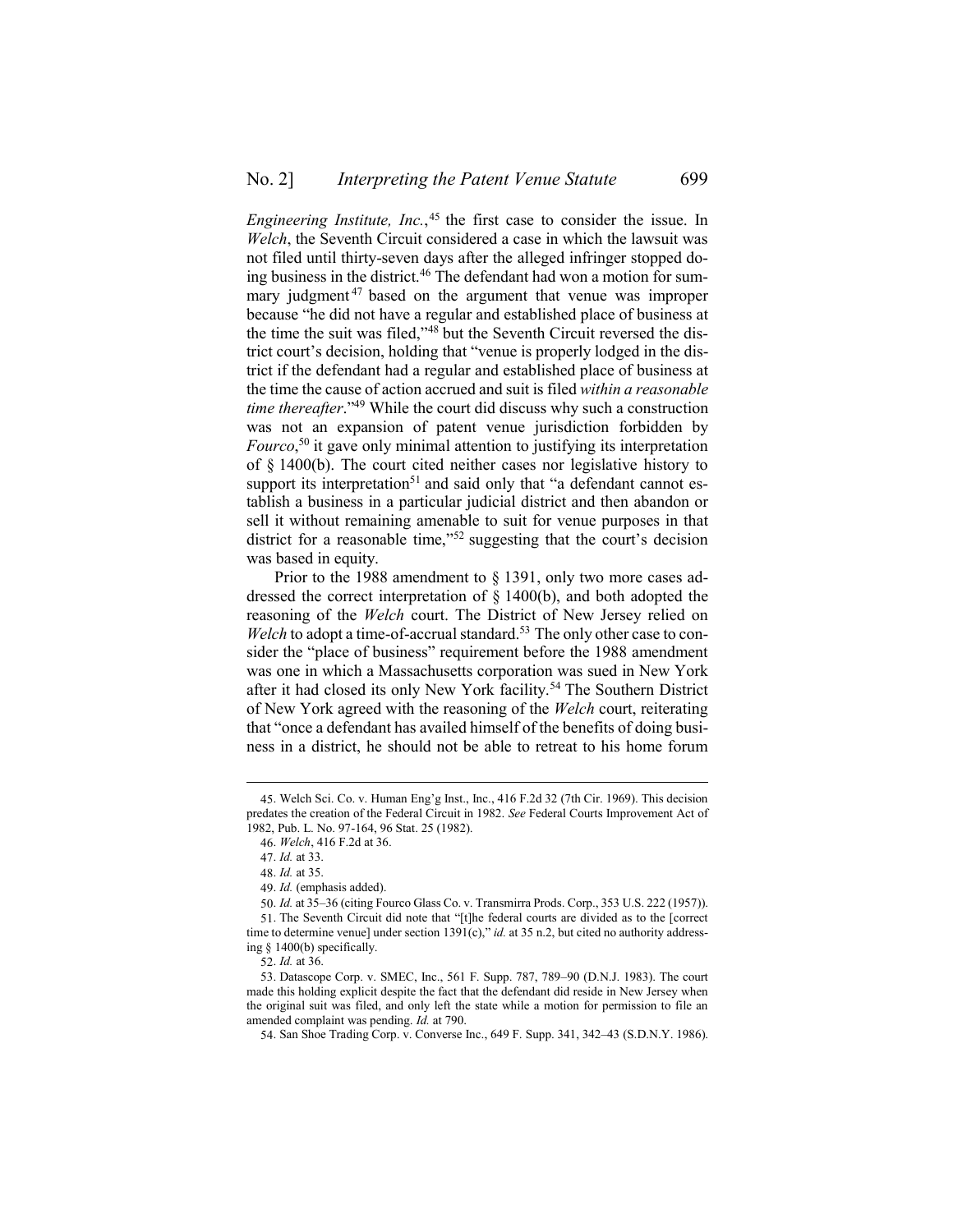simply by closing up shop before plaintiff has an opportunity to file a complaint." <sup>55</sup> The court acknowledged that the defendant's most compelling argument was based on the text, and in particular the verb tenses, of the statute.<sup>56</sup> However, the Southern District ultimately decided that the defendant's argument went too far.<sup>57</sup> The court held that "Congress's objectives would better be served by holding that venue is determined at the time the claim accrues," because "[a]bsent further support in the legislative history, the court is unconvinced that Congress chose its words with the question we are faced with in mind."<sup>58</sup> Yet despite its reference to the legislative history of the statute, the court did not cite any materials from committee reports or floor debate to support its preferred interpretation.

## *B. Interpretation of § 1400(b) After* TC Heartland

<span id="page-7-0"></span>After the Supreme Court instructed the lower courts to use § 1400(b) as "the sole and exclusive provision controlling venue in patent infringement actions," <sup>59</sup> the district courts quickly divided on the correct time frame for assessing venue under the statute. While some courts continued down *Welch*'s path, others relied on the language of the statute to come up with a stricter interpretation. Still others avoided the question, seemingly waiting for the Federal Circuit to take up the issue and resolve the confusion.

Although the Federal Circuit has yet to definitively rule on the issue, a decision from February of 2020 seems to invite a case that would give them the opportunity to do so. The court's decision did not require any discussion of when venue must be evaluated, and yet the Federal Circuit went out of its way to mention the conflict. $60$  Even though the defendant conceded that its post-filing actions did not impact venue and the court, by its own admission, "need not decide the correct standard," the Federal Circuit still noted that "regional circuits appear to be split on the exact timing for determining venue" and discussed the two main approaches.<sup>61</sup> Nevertheless, because the Federal Circuit has yet to resolve the question, the district courts must decide between various persuasive cases but no binding precedent.

<sup>55.</sup> *Id.* at 344.

<sup>56.</sup> *Id.* at 345.

<sup>57.</sup> *Id.*

<sup>58.</sup> *Id.*

<sup>59.</sup> TC Heartland LLC v. Kraft Foods Grp. Brands, 137 S. Ct. 1514, 1519 (2017) (quoting Fourco Glass Co. v. Transmirra Products Corp., 353 U.S. 222, 229 (1957)).

<sup>60.</sup> *In re* Google LLC, 949 F.3d 1338, 1340 n.1 (Fed. Cir. 2020).

<sup>61.</sup> *Id.*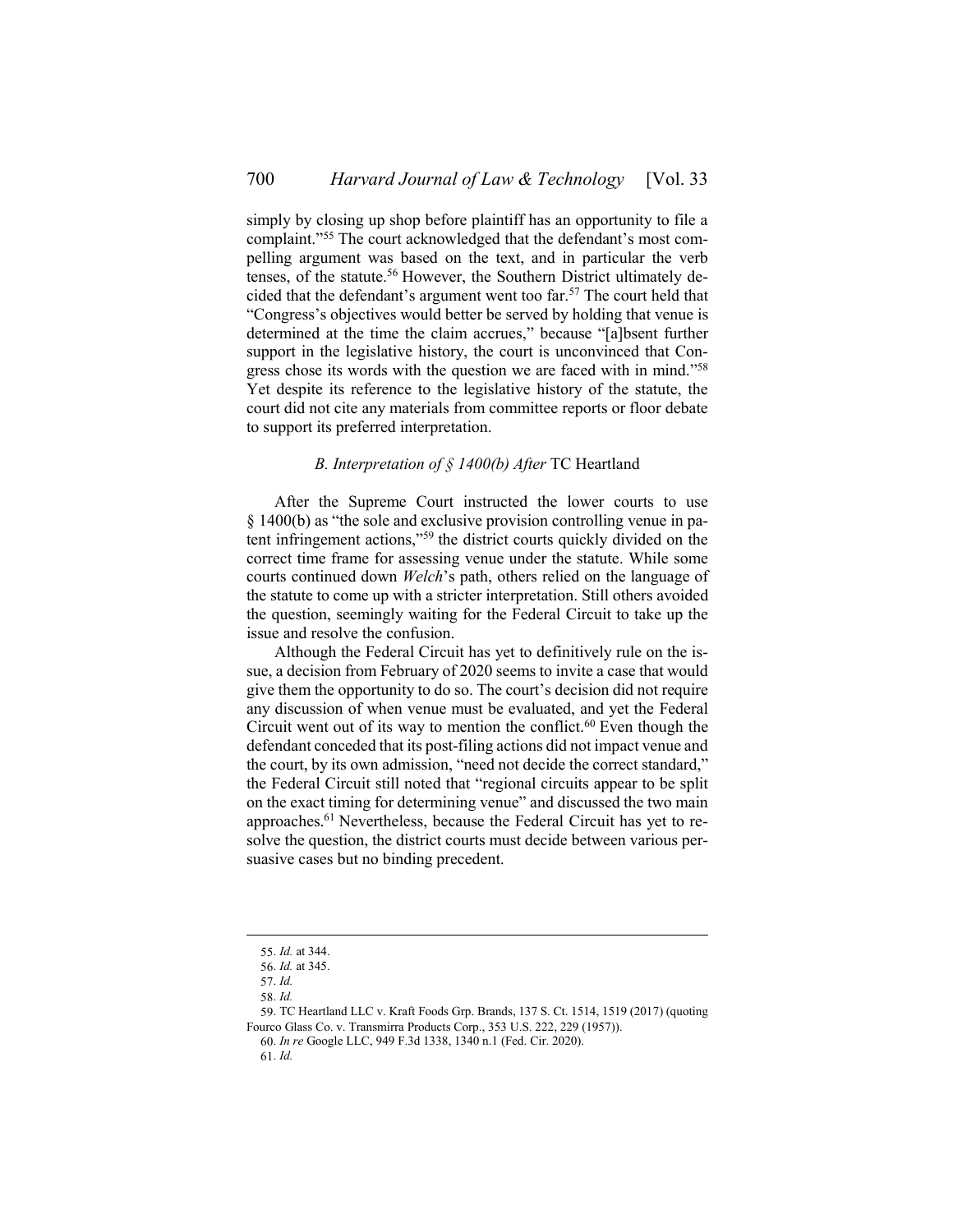#### <span id="page-8-0"></span>1. The Time-of-Accrual Rule: *Welch*'s Progeny

Several cases addressing the venue timing question since 2017 have simply adopted the holdings of the pre-1988 *Welch* line of cases. The first court to adopt the *Welch* holding was the Eastern District of Texas when it decided *Raytheon Co. v. Cray, Inc.*, in which the court noted that, while "[f]ew courts have considered the proper time period for assessing whether a defendant has a regular and established place of business in the district, . . . each one has reached the same conclusion."<sup>62</sup> Although *Raytheon* was overturned on other grounds,<sup>63</sup> it was far from the last case to adopt the *Welch* holding. Just a month after *Raytheon* was decided, the Northern District of California used almost the same logic as the *Raytheon* court to adopt the time-of-accrual rule:

> Although few courts have considered the proper time frame for assessing whether a defendant has a "regular and established place in a district," the courts that have examined this issue held that the critical time period is when the claim has accrued if the "suit is filed within a reasonable time thereafter." 64

Similar decisions in the Southern District of California,<sup>65</sup> Middle District of North Carolina,<sup>66</sup> District of Maine,<sup>67</sup> and Northern District

 $\overline{a}$ 

66. Precision Fabrics Grp., Inc. v. Tietex Int'l, Ltd., No. 1:13-CV-645, 2017 WL 5176355, at \*10 n.15 (M.D.N.C. Nov. 7, 2017) ("This inquiry is properly limited to the time the cause of action accrued and a reasonable time thereafter." (citing *Wi-LAN Inc.*, 2017 WL 3194692, at \*3)).

<sup>62.</sup> Raytheon Co. v. Cray, Inc., 258 F. Supp. 3d 781, 787 (E.D. Tex. 2017) (adopting the holding of Welch Sci. Co. v. Human Eng'g Inst., Inc., 416 F.2d 32, 35 (7th Cir. 1969)), *vacated on other grounds sub nom. In re* Cray Inc., 871 F.3d 1355 (Fed. Cir. 2017).

<sup>63.</sup> *See In re Cray Inc.*, 871 F.3d at 1364–67.

<sup>64.</sup> Free-Flow Packaging Int'l, Inc. v. Automated Packaging Sys., Inc., No. 17-CV-01803- SK, 2017 WL 4155347, at \*4 (N.D. Cal. Aug. 29, 2017) (quoting *Welch*, 416 F.2d at 35).

<sup>65.</sup> Genentech, Inc. v. Eli Lilly & Co., No. 18CV01518JLSJLB, 2019 WL 1923087, at \*4 n.7 (S.D. Cal. Apr. 29, 2019) ("Courts in this District have adopted the view that 'under the patent venue statute, venue is properly lodged in the district if the defendant had a regular and established place of business at the time the cause of action accrued and suit is filed within a reasonable time thereafter."" (quoting Wi-LAN Inc. v. Lenovo (U.S.), Inc., No. 17CV365-BEN-MDD, 2017 WL 3194692, at \*3 (S.D. Cal. July 27, 2017))); *Wi-LAN Inc.*, 2017 WL 3194692, at \*3 ("Regardless, this Court adopts the view that 'under the patent venue statute, venue is properly lodged in the district if the defendant had a regular and established place of business at the time the cause of action accrued and suit is filed within a reasonable time thereafter.'" (quoting *Welch*, 416 F.2d at 35)).

<sup>67.</sup> Presby Patent Tr. v. Infiltrator Water Techs., LLC, No. 2:17-CV-00068-JAW, 2017 WL 5895127, at \*4 (D. Me. Nov. 29, 2017) ("Although few courts have considered the proper time frame for assessing whether a defendant[ ] has a 'regular and established place in a district,' the courts that have . . . held that the critical time period is when the claim has accrued if the 'suit is filed within a reasonable time thereafter.'" (quoting *Free-Flow Packaging Int'l, Inc.*, 2017 WL 4155347, at \*4)).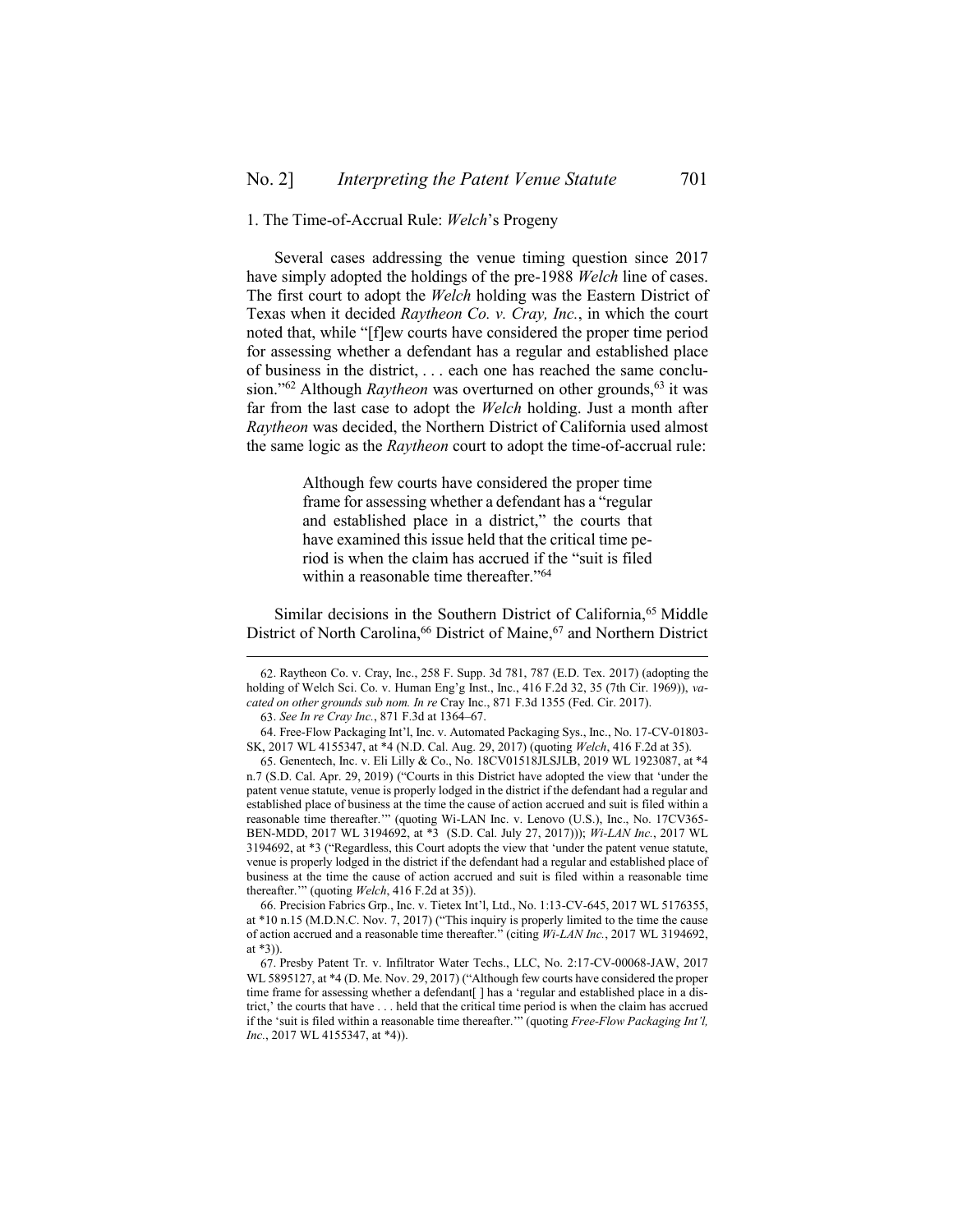of Illinois<sup>68</sup> also relied upon the Seventh Circuit's pronouncement in *Welch*, and none of the lower courts closely analyzed the statutory language or cited any materials from the legislative history of the statute to support their positions.

It seems that the Federal Circuit, however, is not convinced by *Welch*'s rationale. When the court mentioned the conflict over when to determine venue, it cited the Seventh Circuit's decision in *Welch* as the main example of the time-of-accrual standard and the Eleventh Circuit's decision in *Flowers Industries, Inc. v. FTC* as the main example of the time-of-filing rule.<sup>69</sup> *Flowers* dealt with the general venue statute,  $\S$  1391, and was not even a patent case.<sup>70</sup> The fact that the Federal Circuit put *Welch*'s interpretation of § 1400(b) on equal footing with a case arising in a completely different context suggests that the court may be open to a time-of-filing rule.

#### <span id="page-9-0"></span>2. The Time-of-Filing Rule: Adherence to the Text

A similar number of cases have concluded that, based on the language of the statute, venue must be assessed at the time of filing. In *Personal Audio, LLC v. Google, Inc.*, the Eastern District of Texas said that its narrow reading of  $\S$  1400(b) was "supported by a consistent chain of strict interpretations  $\dots$  by the Supreme Court<sup>"71</sup> and by a Federal Circuit decision that "stress[ed] that the [venue] analysis must be closely tied to the language of the statute." <sup>72</sup> The *Personal Audio*  court closely considered the language, and especially the verb tenses, of § 1400(b) and noted that while "[t]he phrase 'the defendant has committed acts' applies to past acts[,] . . . the phrase 'where the defendant has a regular and established place of business' is in the present tense." <sup>73</sup> Reasoning that "Congress could have used [the language] '*has had* a regular and established place of business' but chose not to do so," the court concluded that the "regular and established place of business" must exist at the time the suit is filed.<sup>74</sup>

Several other cases have relied on *Personal Audio* to adopt a timeof-filing rule. The Eastern District of California agreed that "[v]enue in

<sup>68.</sup> Motorola Sols., Inc. v. Hytera Commc'ns Corp. Ltd., 402 F. Supp. 3d 450, 455–56 (N.D. Ill. 2019) (relying on the time-of-accrual rule to find venue proper when there was no place of business until *after* suit was filed).

<sup>69.</sup> *In re* Google LLC, 949 F.3d 1338, 1340 n.1 (Fed. Cir. 2020) (citing *Welch*, 416 F.2d at 35; and Flowers Indus., Inc. v. FTC, 835 F.2d 775, 776 n.1 (11th Cir. 1987)).

<sup>70.</sup> *Flowers Indus.*, 835 F.2d at 776.

<sup>71.</sup> Pers. Audio, LLC v. Google, Inc., 280 F. Supp. 3d 922, 931 (E.D. Tex. 2017) (citing Stonite Prods. Co. v. Melvin Lloyd Co, 315 U.S. 561, 563 (1942)).

<sup>72.</sup> *Id.* at 930 (quoting *In re* Cray Inc., 871 F.3d 1355, 1362 (Fed. Cir. 2017)). 73. *Id.*

<sup>74.</sup> *Id.* (emphasis added).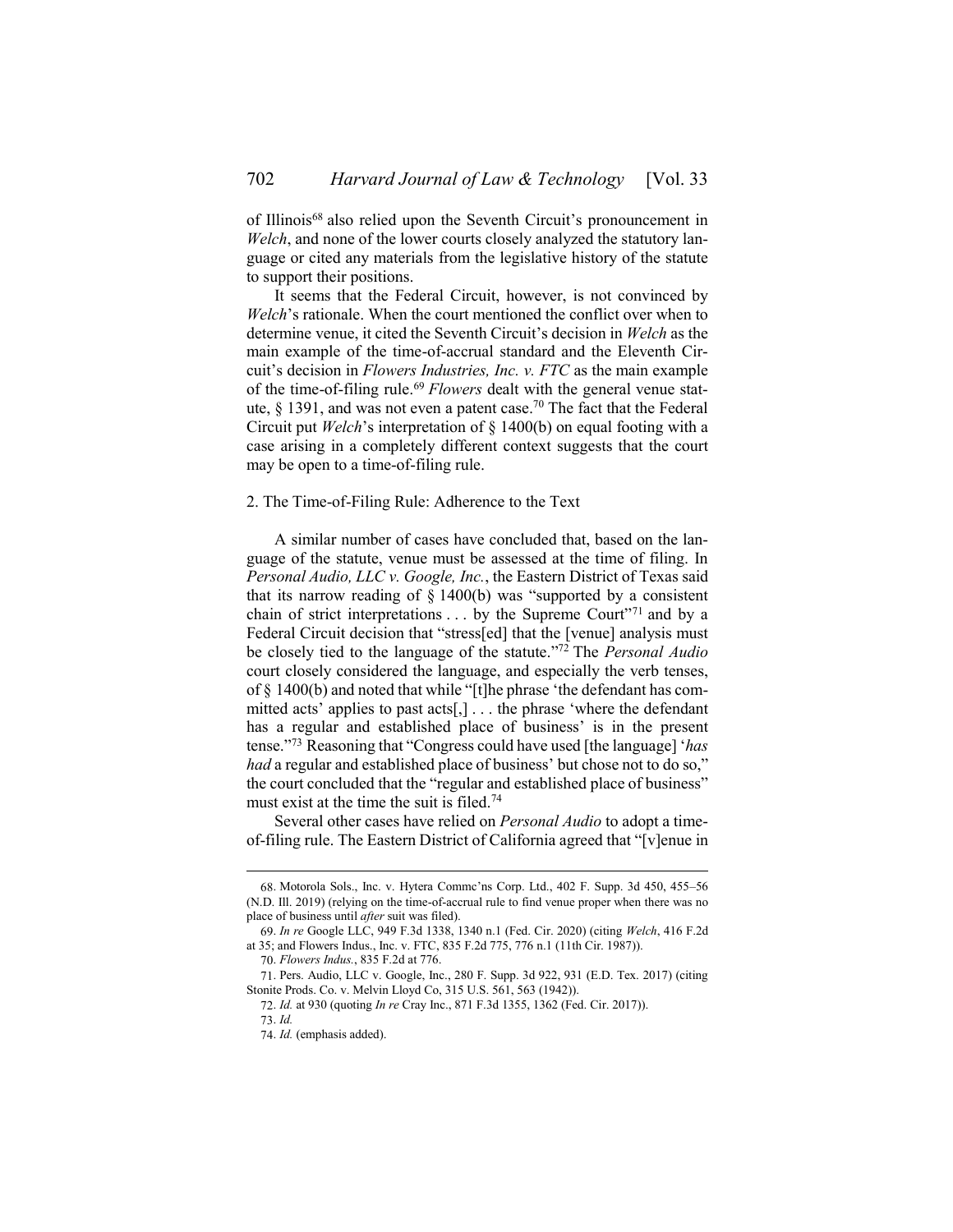a patent infringement case is analyzed as of the date the suit was filed." <sup>75</sup> The Central District of California also relied on *Personal Audio* when it held that a merger which occurred after a suit was filed did not make venue proper.<sup>76</sup> An Eastern District of Texas judge who did not decide *Personal Audio* agreed with his colleague that "[c]ourts determine venue under § 1400(b) by the facts and situation as of the date suit is filed."<sup>77</sup> The Southern District of New York adopted a time-offiling rule based partially on the *Personal Audio* decision and partially on the Federal Circuit's guidance that "venue determinations 'must be closely tied to the language of the statute,'" <sup>78</sup> which the Southern District felt would be better served by a time of filing rule.<sup>79</sup> The Eastern District of New York followed the Southern District and also adopted a time-of-filing rule.<sup>80</sup>

An extremely limited number of cases, including some of those discussed above, have adopted a time-of-filing rule based on Supreme Court and Federal Circuit cases that dealt with venue more generally. In adopting the time-of-filing rule, the Southern District of New York clearly stated that it was applying the same principle used for § 1391 to the patent venue statute.<sup>81</sup> And even before the *TC Heartland* decision, the Eastern District of Texas held in a prior § 1400(b) case that "the relevant inquiry is whether jurisdiction and venue existed at the time [the] action was filed."<sup>82</sup> In so holding, the Eastern District cited *Hoffman v. Blaski*, a Supreme Court case addressing a transfer which mentioned § 1400(b) only in passing. Similarly, the Eastern District of Texas decision mentioned in the previous paragraph partially relied on a Federal Circuit case that held that "[m]otions to transfer venue are to

 $\overline{a}$ 

81. *NetSoc*, 2019 WL 4857340, at \*2.

<sup>75.</sup> Anza Tech., Inc. v. Toshiba Am. Elec. Components, Inc., No. 2:17-cv-01688-WBS-DB, 2017 WL 6538994, at \*2 (E.D. Cal. Dec. 21, 2017) (citing *Pers. Audio*, 280 F. Supp. 3d at 931).

<sup>76.</sup> Int'l Techs. & Sys. Corp. v. Samsung Elecs. Co. Ltd, No. SACV171748DOCJDEX, 2018 WL 4963129, at \*6 n.2 (C.D. Cal. June 22, 2018) (citing *Pers. Audio*, 280 F. Supp. 3d 922).

<sup>77.</sup> Godo Kaisha IP Bridge 1 v. Intel Corp., No. 2:17-cv-00676-RWS-RSP, 2018 WL 5728524, at \*2 (E.D. Tex. Aug. 29, 2018) (citing *Pers. Audio*, 280 F. Supp. 3d at 931).

<sup>78</sup> . NetSoc, LLC v. Chegg Inc., No. 18-CV-10262 (RA), 2019 WL 4857340, at \*2 (S.D.N.Y. Oct. 2, 2019) (quoting *In re* Cray Inc., 871 F.3d 1355, 1362 (Fed. Cir. 2017)).

<sup>79.</sup> *Id.*

<sup>80.</sup> Uni-Sys., LLC v. U.S. Tennis Ass'n Nat'l Tennis Ctr. Inc., No. 17-CV-147(KAM)(CLP), 2020 WL 1694490, at \*7 (E.D.N.Y. Apr. 7, 2020) (citing *NetSoc*, 2019 WL 4857340, at \*2).

<sup>82.</sup> Adaptix, Inc. v. HTC Corp., 937 F. Supp. 2d 867, 872 (E.D. Tex. 2013) (citing Hoffman v. Blaski, 363 U.S. 335, 344 (1960)).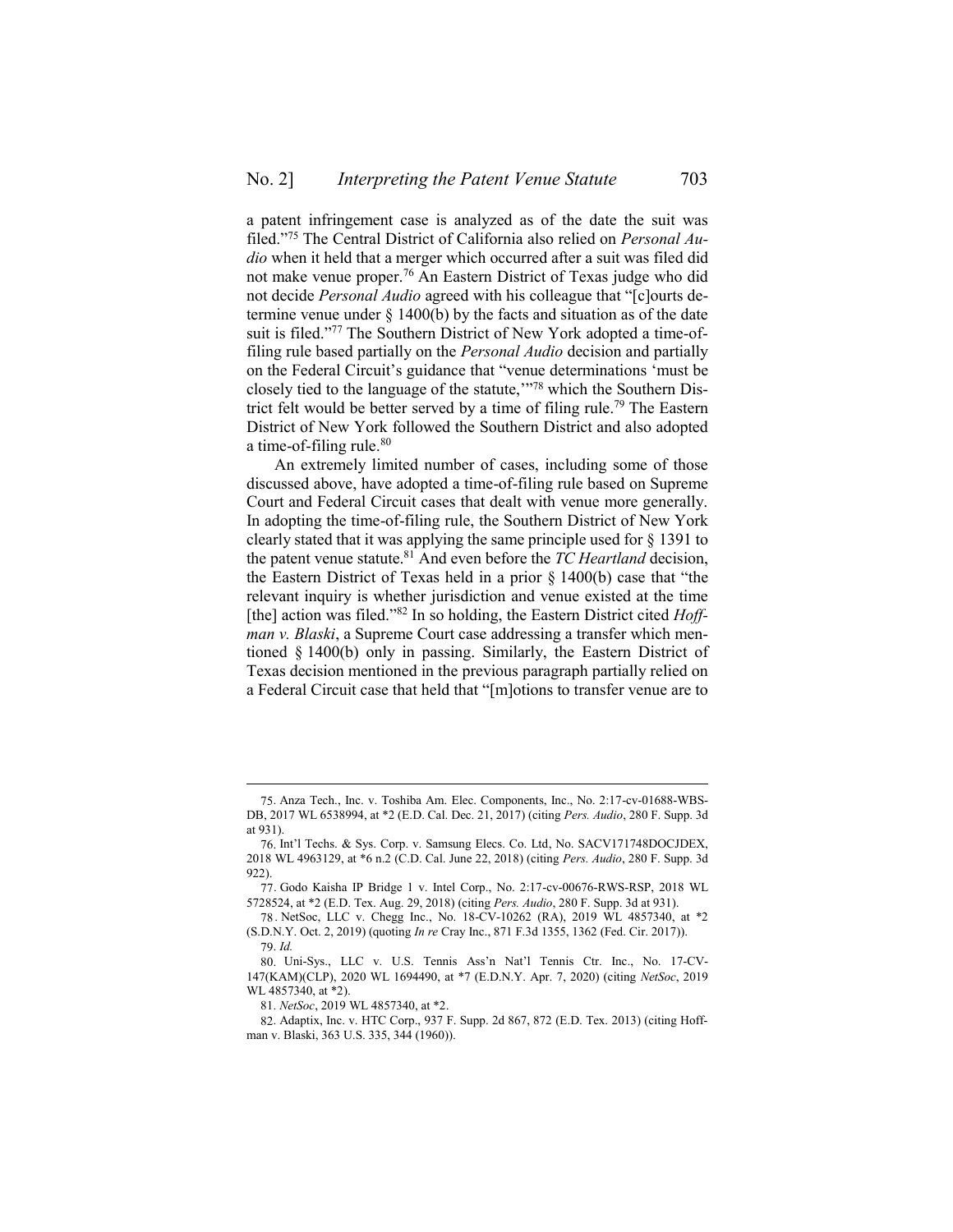be decided based on 'the situation which existed when suit was instituted.'" <sup>83</sup> That Federal Circuit case also dealt with transfer and itself cited *Hoffman*. <sup>84</sup> However, very few cases have relied on the *Hoffman*  line of cases. The unpopularity of this approach is likely because *Hoffman*, which considered the venue question in the context of a transfer,<sup>85</sup> focused on how to determine alternative venues and addressed the question of timing somewhat in passing. Therefore, courts may find *Hoffman* to be less relevant to the current confusion about § 1400(b).

#### <span id="page-11-0"></span>3. Avoiding the Issue

Some courts have declined to consider the question, choosing instead to wait until a higher court rules on it. A 2018 decision from the Eastern District of Pennsylvania considered the *Welch* holding and decided that because "this rule has not been adopted by the Third Circuit . . . this Court declines the invitation to apply said ruling in this patent case." <sup>86</sup> Even the *Personal Audio* court, which opted for a timeof-filing interpretation, admitted that, "[f]rom the point of view of a court in equity, [the time-of-accrual] interpretation seems reasonable and fair" but decided that "[w]hether it is a correct view of statutory construction to hold that there is some equitable leeway in  $\S$  1400(b) will have to be decided by a higher court."87

Finally, still other courts have attempted to sidestep the question by focusing on what constitutes a "reasonable time" for suit to be filed after the cause of action accrued. For example, the Middle District of Florida considered cases from both the time-of-accrual line and the time-of-filing line, but noted that "[e]ven in *Personal Audio* . . . the court's determination of venue appears to be based, at least in part, on the unreasonableness of the delay between the termination of a regular and established place of business and the filing of the lawsuit."<sup>88</sup> Relying on this interpretation of *Personal Audio* and on the highly fact-specific nature of evaluating regular and established places of business, <sup>89</sup>

<sup>83.</sup> Godo Kaisha IP Bridge 1 v. Intel Corp., No. 2:17-cv-00676-RWS-RSP, 2018 WL 5728524, at \*3 (E.D. Tex. Aug. 29, 2018) (quoting *In re* EMC Corp., 501 F. Appx. 973, 976 (Fed. Cir. 2013)).

<sup>84.</sup> *In re EMC Corp.*, 501 F. Appx. at 976 (quoting *Hoffman*, 363 U.S. at 343).

<sup>85.</sup> *Hoffman*, 363 U.S*.* at 336.

<sup>86.</sup> Infinity Comput. Prods., Inc. v. OKI Data Ams., Inc., No. 2:12-cv-06797-LDD, 2018 WL 1035793, at \*10 (E.D. Pa. Feb. 23, 2018).

<sup>87.</sup> Pers. Audio, LLC v. Google, Inc., 280 F. Supp. 3d 922, 931 (E.D. Tex. 2017).

<sup>88.</sup> ParkerVision, Inc. v. Apple, Inc. (*ParkerVision II*), No. 3:15-cv-01477-BJD-JRK, 2018 WL 5084662, at \*9 (M.D. Fla. Mar. 8, 2018) (citing *Pers. Audio*, 280 F. Supp. 3d at 933).

<sup>89.</sup> *Id.* (quoting *In re* Cray Inc., 871 F.3d 1355, 1362 (Fed. Cir. 2017)) (applying the Federal Circuit's instruction to a new context); *see also In re Cray Inc.*, 871 F.3d at 1362 (discussing what constitutes a "regular and established place of business").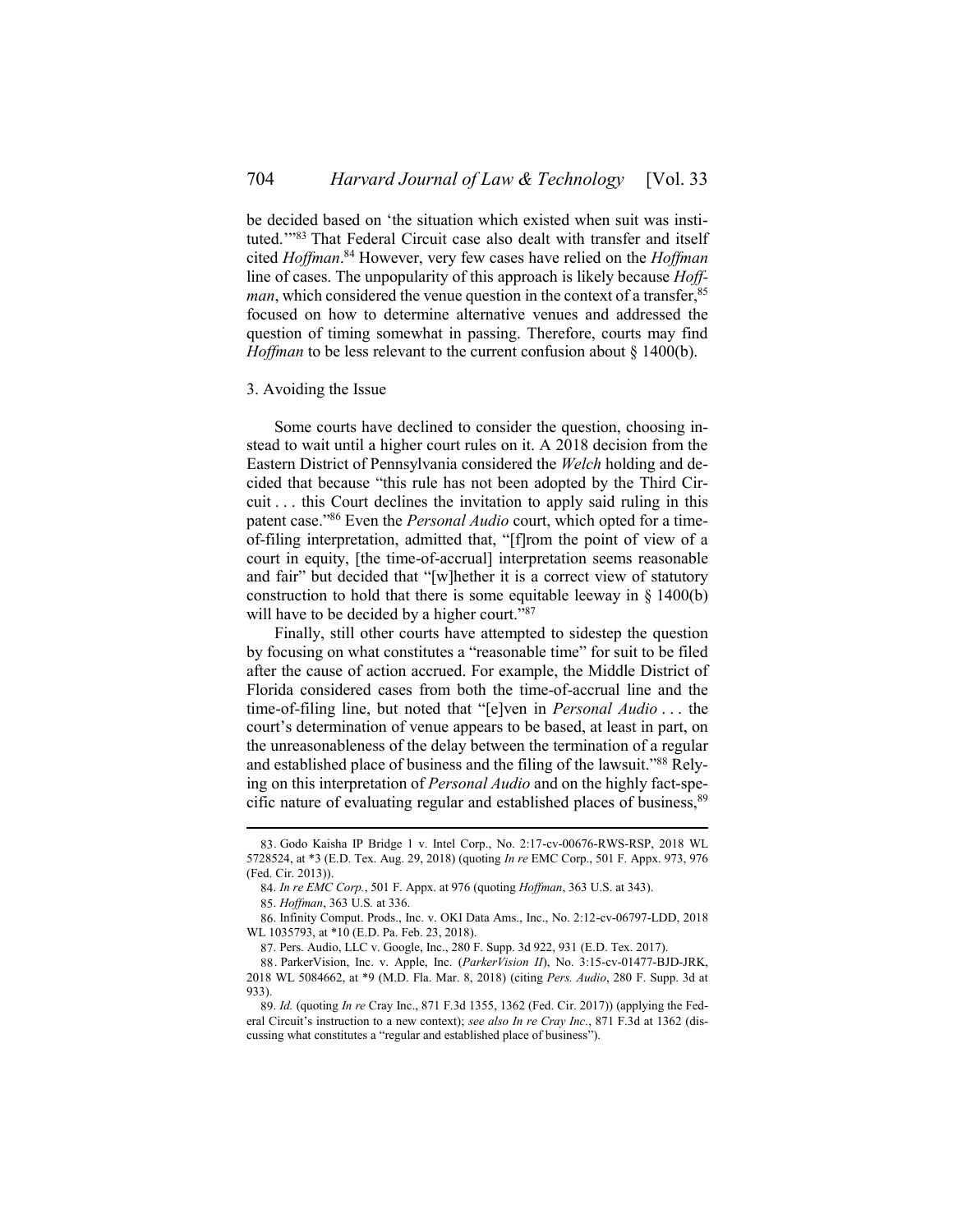the court found that venue was proper because the plaintiff's several week delay was much closer to the thirty-seven days in *Welch* than to the twenty-one months in *Personal Audio*. <sup>90</sup> The Central District of California also discussed both lines of cases but held that there was no need to choose between the time-of-accrual and time-of-filing rules because the plaintiffs had not even attempted to show that their six-month delay was reasonable under *Welch*. <sup>91</sup> Similarly, the Eastern District of Texas declined to choose between *Welch* and *Personal Audio* in a case where the plaintiffs had not shown that their four-month delay was a reasonable one.<sup>92</sup>

\* \* \*

Although at least twenty-one different cases have considered the issue of when a "regular and established place of business" must exist to satisfy the requirements of  $\S$  1400(b), none of these cases has conducted the in-depth statutory interpretation analysis that one would expect. While the *Personal Audio* court did examine the grammar and language of the text,  $93$  it did not take into account the interpretation of other statutes with the same grammatical construction. Nor did any of the cases consider the legislative history of the statute, congressional intent in enacting it,  $94$  or any potential policy concerns. This Note undertakes that analysis.

### IV. LANGUAGE OF § 1400(B)

<span id="page-12-0"></span>The grammar and verb tenses of  $\S$  1400(b) support a time-of-filing standard. The Supreme Court has instructed that in matters of statutory interpretation one must examine "Congress' choice of verb tense to ascertain a statute's temporal reach."<sup>95</sup> The verb tenses used in  $\S$  1400(b) clearly indicate that the acts of infringement and existence of a regular and established place of business do not need to coincide temporally:

<sup>90.</sup> *Id.*

<sup>91.</sup> Incipio, LLC v. Argento SC by Sicura Inc., No. 8:17-cv-01974-AG-KES, 2018 WL 4945002, at \*5 (C.D. Cal. July 18, 2018).

<sup>92.</sup> Level Sleep LLC v. Dormeo N. Am., LLC, No. 2:18-cv-00120-RWS, 2019 WL 458467, at \*3 (E.D. Tex. Feb. 1, 2019).

<sup>93.</sup> *See Pers. Audio*, 280 F. Supp. 3d at 930.

<sup>94.</sup> The *Welch* court did mention that "[t]he purpose of this special patent venue statute was to avoid the interpretation then being given to the general venue statute which allowed a defendant in a patent infringement action to be sued wherever he could be found." Welch Sci. Co. v. Human Eng'g Inst., Inc., 416 F.2d 32, 35 (7th Cir. 1969) (citing Stonite Prods. Co. v. Melvin Lloyd Co., 315 U.S. 561 (1942)). However, based on the committee report and floor debate at the time of enactment, it seems unlikely that this was the sole, or even primary, purpose of the patent venue statute. *See infra* Part [V.](#page-14-0)

<sup>95.</sup> Carr v. United States, 560 U.S. 438, 448 (2010).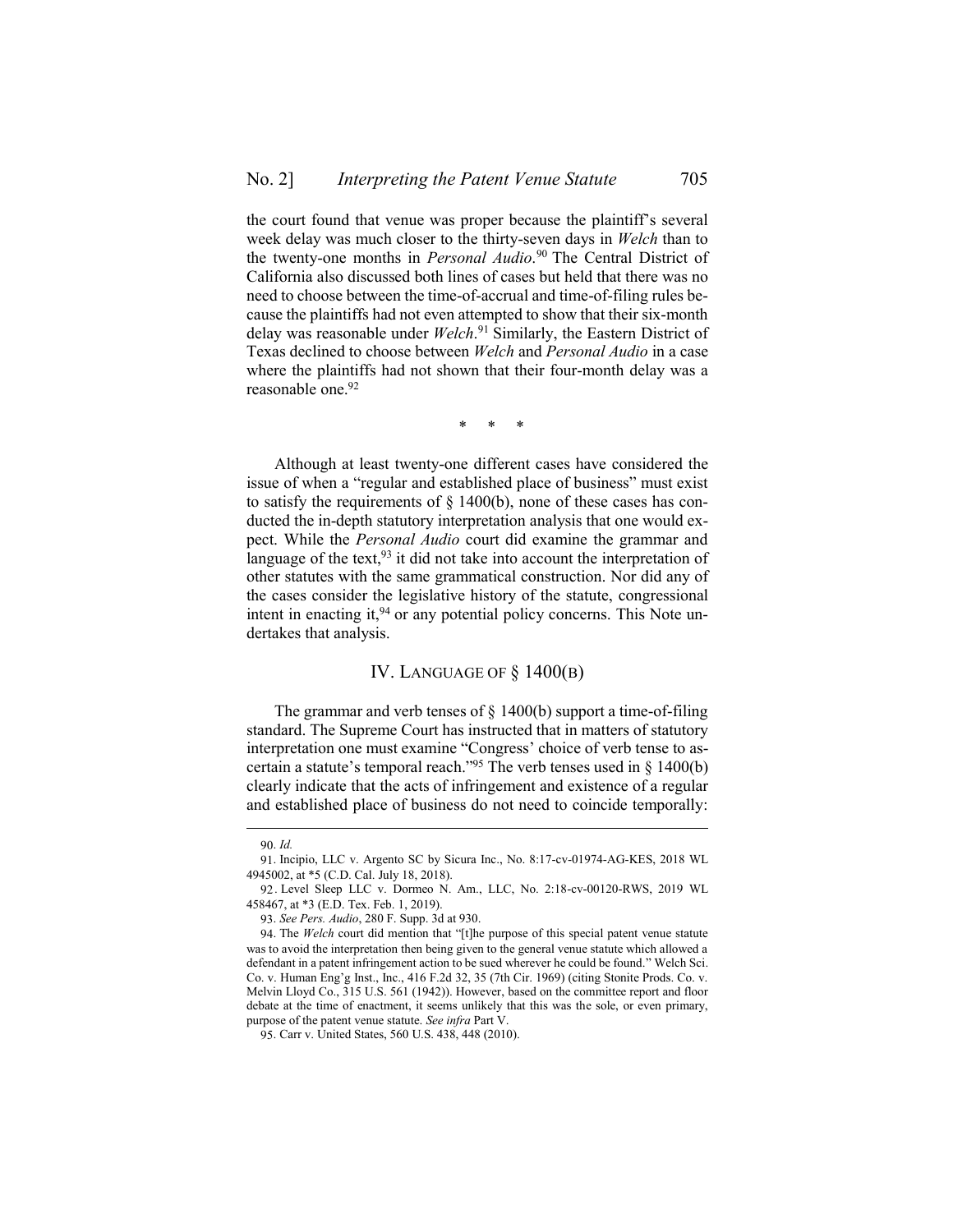"Any civil action for patent infringement *may be brought* in the judicial district where the defendant *resides*, or where the defendant *has committed* acts of infringement and *has* a regular and established place of business." <sup>96</sup> The actual bringing of the lawsuit is referred to in the present tense, as are the residence requirement and the existence of the place of business. Congress, courts, and legal scholars all agree on the possible meanings of the present tense: "words used in the present tense include the future as well as the present,<sup> $\frac{97}{7}$ </sup> so "[b]y implication . . . the present tense generally does not include the past."<sup>98</sup> Therefore, using the present tense to refer to each of these actions suggests that the residence requirement and the existence of the place of business are to be evaluated at the time that the lawsuit is filed.<sup>99</sup>

Conversely, the infringing acts and the place of business are referred to using two *different* tenses: "has committed acts of infringement" is in the present perfect tense, <sup>100</sup> while "has a regular and established place of business" is in the present tense. The Supreme Court has held that Congress's use of the present and present perfect tenses in one statute "is significant and demonstrates that Congress carefully distinguished between present status and a past event."<sup>101</sup> It is notable that Congress chose to refer to the place of business in the present tense because "Congress could have phrased its requirement in language that looked to the past . . . but it did not choose this readily available option." 102

Thus, the text of the statute clearly supports a time-of-filing rule for determining venue. The Supreme Court has "stated time and again that courts must presume that a legislature says in a statute what it means and means in a statute what it says there [and that w]hen the

 $\overline{a}$ 

100. *See generally Present Perfect*, MERRIAM-WEBSTER, https://www.merriamwebster.com/dictionary/present%20perfect [https://perma.cc/V259-LWSU].

<sup>96.</sup> 28 U.S.C. § 1400(b) (2018) (emphasis added).

<sup>97.</sup> 1 U.S.C. § 1 (2018).

<sup>98.</sup> *Carr*, 560 U.S. at 448; *see also* Gwaltney of Smithfield, Ltd. v. Chesapeake Bay Found., Inc., 484 U.S. 49, 59 (1987) (reasoning that "the undeviating use of the present tense strongly suggests: the harm sought to be addressed by the citizen suit lies in the present or the future, not in the past"); Sherley v. Sebelius, 644 F.3d 388, 394 (D.C. Cir. 2011) ("The use of the present tense in a statute strongly suggests it does not extend to past actions."); Robert C. Farrell, *Why Grammar Matters: Conjugating Verbs in Modern Legal Opinions*, 40 LOY. U. CHI. L.J. 1, 19 (2008) ("The simple present tense refers to action going on at the present time or habitually occurring absent some other reason to do otherwise.").

<sup>99.</sup> *See* United States v. Jackson, 480 F.3d 1014, 1020 (9th Cir. 2007) ("[B]ecause Congress used the *same* tense in both elements, we give both the same temporal reach.").

<sup>101.</sup> Dickerson v. New Banner Inst., Inc., 460 U.S. 103, 116 (1983).

<sup>102.</sup> *Gwaltney*, 484 U.S. at 57. For another example of the Court drawing this distinction, see *Barrett v. United States*, in which the Court considered 18 U.S.C. § 922(g)–(h) (2018) and noted "that while the proscribed act, 'to receive any firearm,' is in the present tense, the interstate commerce reference is in the present perfect tense, denoting an act that has been completed." 423 U.S. 212, 216 (1976).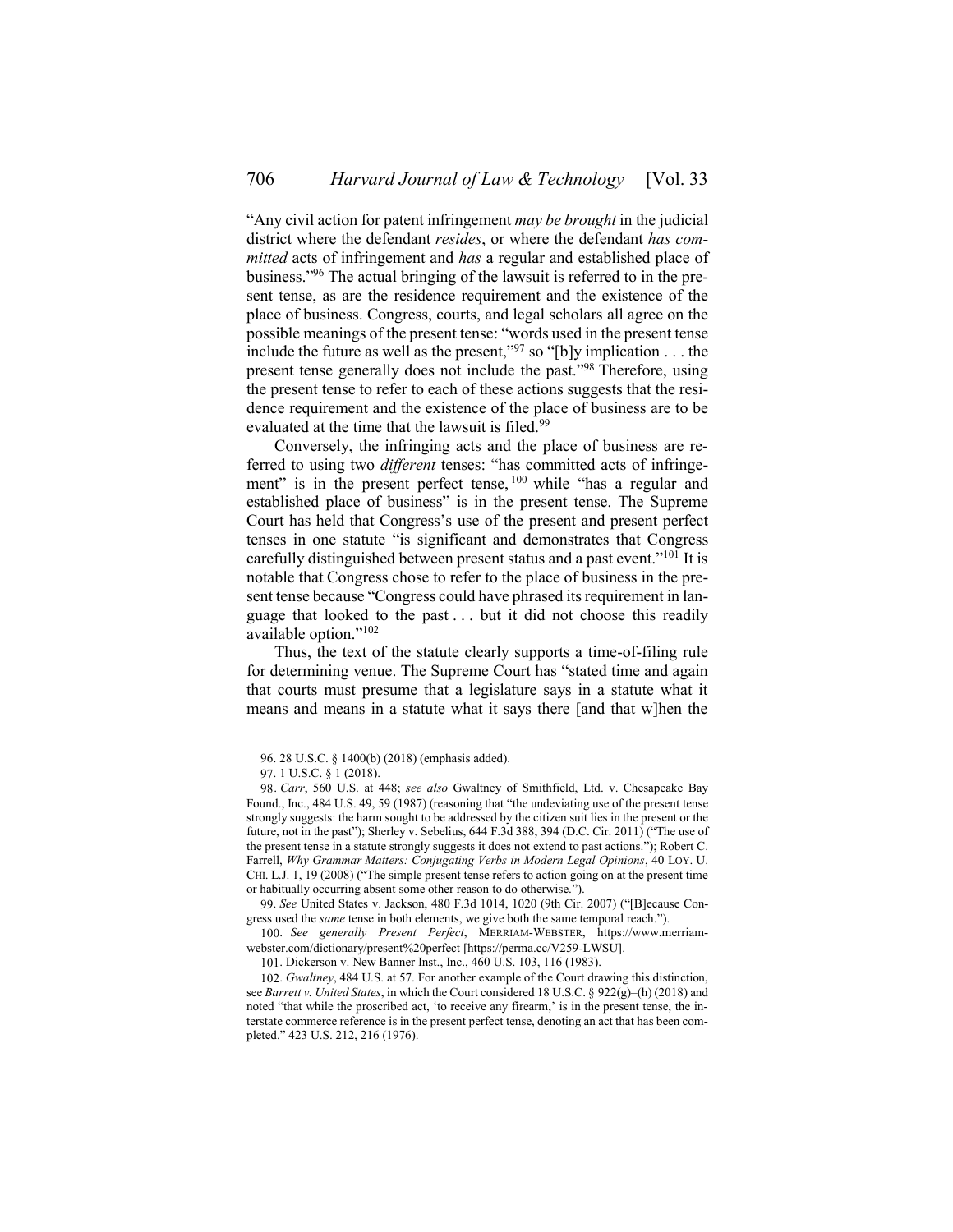words of a statute are unambiguous, then, this first canon is also the last: 'judicial inquiry is complete.'"<sup>103</sup> Nevertheless, the limits on verb tense construction in the Dictionary Act only apply "unless the context indicates otherwise."<sup>104</sup> Here, however, the legislative history and plain text of the statute support the same rule: that a time-of-filing interpretation is correct.

### V. LEGISLATIVE HISTORY

<span id="page-14-0"></span>The patent venue statute was first enacted in 1897 and originally provided:

> That in suits brought for the infringement of letters patent the circuit courts of the United States shall have jurisdiction, in law or in equity, in the district of which the defendant is an inhabitant, or in any district in which the defendant, whether a person, partnership, or corporation, shall have committed acts of infringement and have a regular and established place of business. If such suit is brought in a district of which the defendant is not an inhabitant, but in which such defendant has a regular and established place of business, service of process, summons, or subpoena upon the defendant may be made by service upon the agent or agents engaged in conducting such business in the district in which suit is brought.<sup>105</sup>

Although the patent venue statute has undergone minor changes since it was first enacted in 1897, none have altered the central purpose

<sup>103.</sup> Barnhart v. Sigmon Coal Co., 534 U.S. 438, 461–62 (2002) (quoting Conn. Nat'l Bank v. Germain, 503 U.S. 249, 253–54 (1992)).

<sup>104.</sup> 1 U.S.C. § 1 (2018).

<sup>105.</sup> Act of Mar. 3, 1897, ch. 395, 29 Stat. 695 (codified as amended at 28 U.S.C. § 1400 (2018)). While the original version of the statute referred to "jurisdiction" and not "venue," the Supreme Court treated the statute as applying to venue for patent cases and held that federal courts derived jurisdiction over patent cases from a different statute. *See, e.g.*, Gen. Elec. Co. v. Marvel Rare Metals Co., 287 U.S. 430, 434–35 (1932) ("Section 24(7) of the Judicial Code [(codified as amended at 28 U.S.C. § 1338)] is the source from which District Courts derive jurisdiction of cases arising under the patent laws. . . . Section 48 [now § 1400(b)] relates to venue."); *see also* Stonite Prods. Co. v. Melvin Lloyd Co., 315 U.S. 561, 563 (1942) (holding that "Section 48 is the exclusive provision controlling venue in patent infringement proceedings"); Am. Chem. Paint Co. v. Dow Chem. Co., 161 F.2d 956, 958 (6th Cir. 1947) (relying on section 24(7) of the Judicial Code, now  $\S$  1338, for jurisdiction in a patent infringement case). Congress approved this interpretation when it revised Title 28, choosing to place § 1400 in Chapter 87: "District Courts; Venue." Act of June 25, 1948, Pub. L. No. 80- 773, ch. 87, 62 Stat. 869, 935–36 (codified as amended at 28 U.S.C. § 1400). Given this interpretation, this Note will discuss the 1897 Act as it relates to venue, not jurisdiction.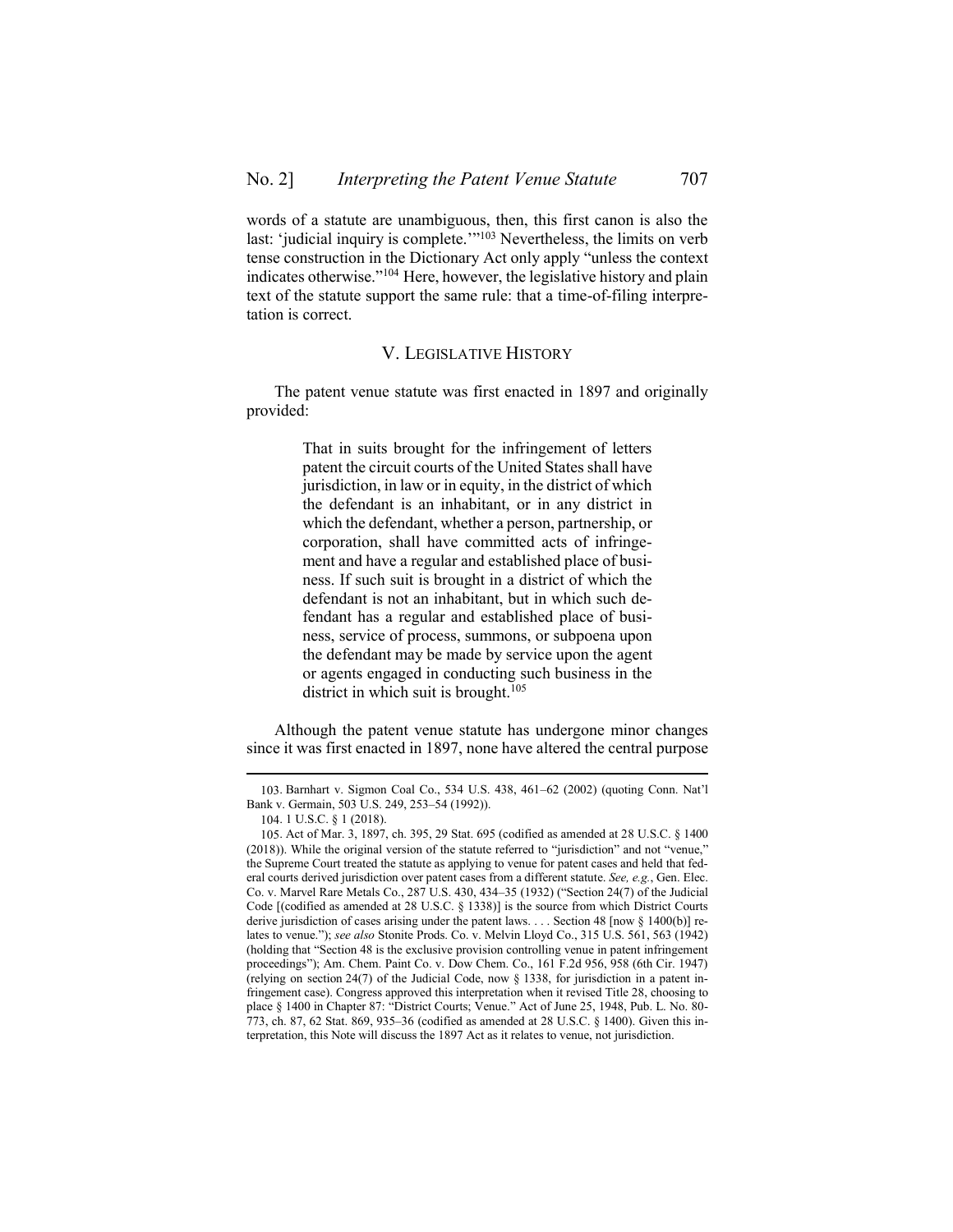of the statute. In 1911, the patent venue statute was incorporated into the new Judicial Code, but the text of the law remained largely unchanged.<sup>106</sup> Even the major revision to the U.S. Code in 1948 brought only minor changes to the patent venue statute, leaving the key operational language largely the same.<sup>107</sup> Therefore, Congress's original intent in enacting the law in 1897 should still apply to the interpretation of the amended law today.

Congress had two goals when it enacted the 1897 Act: to resolve disagreement amongst the courts as to whether the general venue statute applied to patent cases and to facilitate service of process for patent cases. The committee report on the bill explicitly stated that the purpose of the bill was to eliminate confusion among the lower courts and choose between conflicting approaches to patent venue. <sup>108</sup> During House debate, Representative Mitchell reiterated that there was uncertainty among the courts as to how venue and jurisdiction were to be decided in patent cases, and that the bill was intended to remove such uncertainty.<sup>109</sup> The Supreme Court confirmed such an interpretation in 1942, when it held that "[t]he Act of 1897 was adopted to define the exact jurisdiction of the federal courts in actions to enforce patent rights and thus eliminate the uncertainty produced by the conflicting decisions on the applicability of the Act of 1887 as amended to such litigation."<sup>110</sup> Therefore, it is clear that Congress enacted a specific patent venue statute to resolve the confusion amongst the courts.

The specific provisions of the patent venue statute were carefully chosen to facilitate service of process in patent cases, which can be seen in the structure of the statute, in commentary on the bill, and during floor debates. The statute not only provided for venue where the defendant "shall have committed acts of infringement and have a regular and established place of business" but also allowed "service of process, summons, or subpoena . . . by service upon the agent . . . engaged in conducting such business in the district in which suit is brought."<sup>111</sup>

<sup>106.</sup> Congress changed only "circuit courts" to "district courts." *Compare* Act of Mar. 3 1897, ch. 395, 29 Stat. 695, *with* Judicial Code of 1911, Pub. L. No. 61-475, § 48, 36 Stat. 1087, 1100.

<sup>107.</sup> *Compare* § 48, 36 Stat. at 1100, *with* § 1400, 62 Stat. at 936.

<sup>108.</sup> H.R. REP. NO. 54-2905, at 1 (1897) ("This bill seeks to define the jurisdiction of the courts in patent suits and to remove the uncertainty which now arises as to such jurisdiction by reason of the conflicting decisions of the various circuit courts.").

<sup>109.</sup> 29 CONG. REC. 1009, 1900 (1897) ("[T]here is great uncertainty throughout the country as to whether or not the [general venue statutes] applied to patent cases at all. The bill is intended to remove this uncertainty and to define the exact jurisdiction of the circuit courts in these matters.").

<sup>110.</sup> Stonite Prods. Co. v. Melvin Lloyd Co., 315 U.S. 561, 565 (1942).

<sup>111.</sup> Act of Mar. 3, 1897, ch. 395, 29 Stat. 695, 695–96. The venue and service provisions were separated into two sections of Title 28 during the 1948 enactment of the U.S. Code. *See* H.R. REP. NO. 80-308, at A131 (1947) ("The provisions of section 109 of title 28, U.S.C.,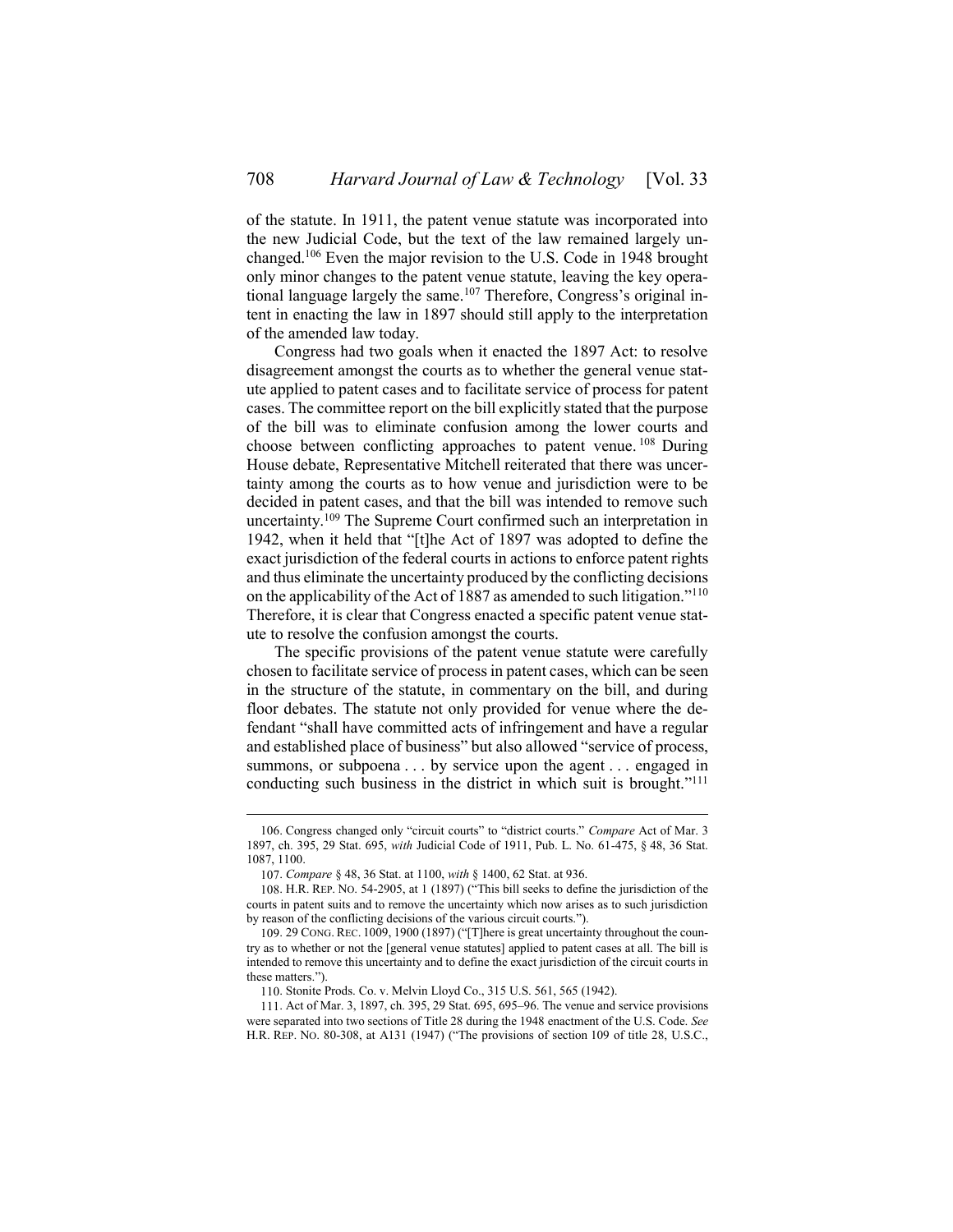The report of the House Committee on Patents explained that the bill "facilitates the bringing of suits in the place of business of the parties interested." <sup>112</sup> The only background information given in the Senate was by the chairman of the Senate Committee on Patents, who stated that, under the old regime, "it [was] very inconvenient to travel across the continent to sue [an infringer in the place of incorporation] when they are infringing in a business established near the plaintiff" and that "all there is about this bill is that it authorizes suit to be brought against an infringer in the place where the business is carried on and service to be made upon an agent in the case of a corporation."<sup>113</sup>

These statements made during debate in the Senate cast significant doubt on the *Welch* court's conclusion that "[t]he purpose of this special patent venue statute was to avoid the interpretation then being given to the general venue statute which allowed a defendant in a patent infringement action to be sued wherever he could be found."<sup>114</sup> Rather, these statements suggest that the intent was to facilitate service upon defendants who are not incorporated in the state where they primarily do business. The congressional aim of facilitating service is best served by evaluating venue at the time of filing, since that is the only way to guarantee appropriate service of process.

Some Congressmen, including Representative Lacey, who first introduced the bill, did suggest that the bill would allow suits to be brought where the infringement occurred. During floor debate of the bill, Rep. Lacey explained that it made sense to have the trial in the same place as the transaction at issue<sup>115</sup> and agreed with another Congressman's analogy to punishing someone in the same place they committed a crime.<sup>116</sup> However, it seems that the members of Congress in 1897 considered places of business to be permanent and did not anticipate companies that would operate several offices around the country. When he first introduced the bill, Rep. Lacey explained that "[t]he main purpose of the bill is to give original jurisdiction to the court where a

<sup>1940</sup> ed., relating to process are incorporated in section 1694 of this title."); *see also* 28 U.S.C. §§ 1400(b), 1694 (2018). The two provisions were separated because Congress chose to create separate chapters for venue and process during the revision. *See* ch. 87, 62 Stat. 869 at 935–37 (venue); ch. 113, 62 Stat. 869 at 945 (process).

<sup>112.</sup> H.R. REP. NO. 54-2905, at 1.

<sup>113.</sup> 29 CONG. REC. 2719.

<sup>114.</sup> Welch Sci. Co. v. Human Eng'g Inst., Inc., 416 F.2d 32, 35 (7th Cir. 1969) (citing *Stonite*, 315 U.S. 561).

<sup>115.</sup> *See* 29 CONG. REC. 1902 (statement of Rep. Lacey) (asking rhetorically "[w]hy not have the trial where the transaction occurs?").

<sup>116.</sup> *See id.* (statement of Rep. Dalzell) (asking rhetorically "[w]hy not have a man punishable at the place where he commits the wrong?").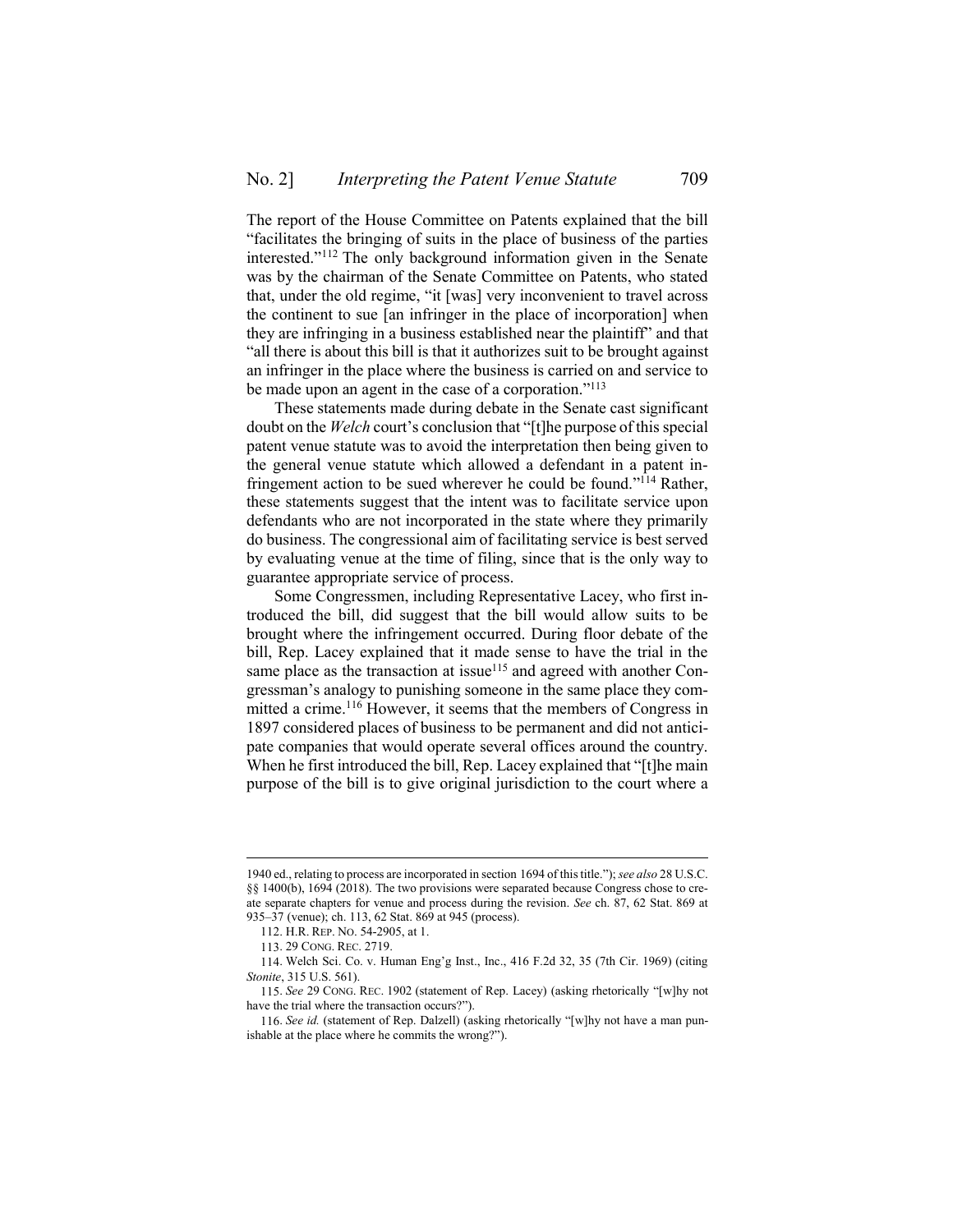permanent agency transacting the business is located." <sup>117</sup> Similarly, after mentioning "the place where the transaction occurs," Rep. Lacey clarified that the law would only apply to "the *permanent* place of business, or where the business is in existence." <sup>118</sup> Moreover, even the Congressmen who wanted to allow suits to be brought where the infringement occurred were primarily concerned about difficulties with trial logistics and expenses.<sup>119</sup> The enacting Congress's concerns about costly litigation would only be alleviated if the statute were read to require a place of business in the district when the case is filed.<sup>120</sup> Thus, Congress's primary goal was to prevent companies from escaping litigation merely because they were incorporated far from their permanent place of operation. Assessing venue at the time of filing would best serve the 1897 Congress's goal of facilitating suit and service.

## VI. POLICY IMPLICATIONS

<span id="page-17-0"></span>While the plain text and legislative history of § 1400(b) both point toward a time-of-filing rule, they also suggest that Congress did not conceive of anything resembling our modern economy. The 1897 Congress was concerned about businesses headquartered on the East Coast but doing business in the Midwest,<sup>121</sup> but made no mention of businesses that might operate multiple satellite offices which open and close over time. To evaluate which approach would lead to better results today, one must start with first principles. Such an examination suggests that a time-of-filing standard would be more predictable and easier for the courts to administer, as well as more likely to discourage forum shopping in patent litigation.

## *A. Ease of Enforcement and Predictability*

<span id="page-17-1"></span>A time-of-filing standard would be significantly easier for courts to administer and would lead to more consistent results across district courts — and even across judges in the same district. After the Seventh Circuit held that thirty-seven days constituted a reasonable delay in

<sup>117.</sup> *Id.* at 1900.

<sup>118.</sup> *Id.* at 1902 (emphasis added).

<sup>119.</sup> *See, e.g.*, *id.* (statement of Rep. Lacey) (expressing concern about "hardship by reason of the expense that it would cause of having to take depositions or transport witnesses a thousand miles in the trial").

<sup>120.</sup> Although modern-day travel may be less expensive and tedious, the intent of the enacting Congress controls. *See* Int'l Bhd. of Teamsters v. United States, 431 U.S. 324, 354 n.39 (1977).

<sup>121.</sup> *See* 29 CONG. REC. 1902.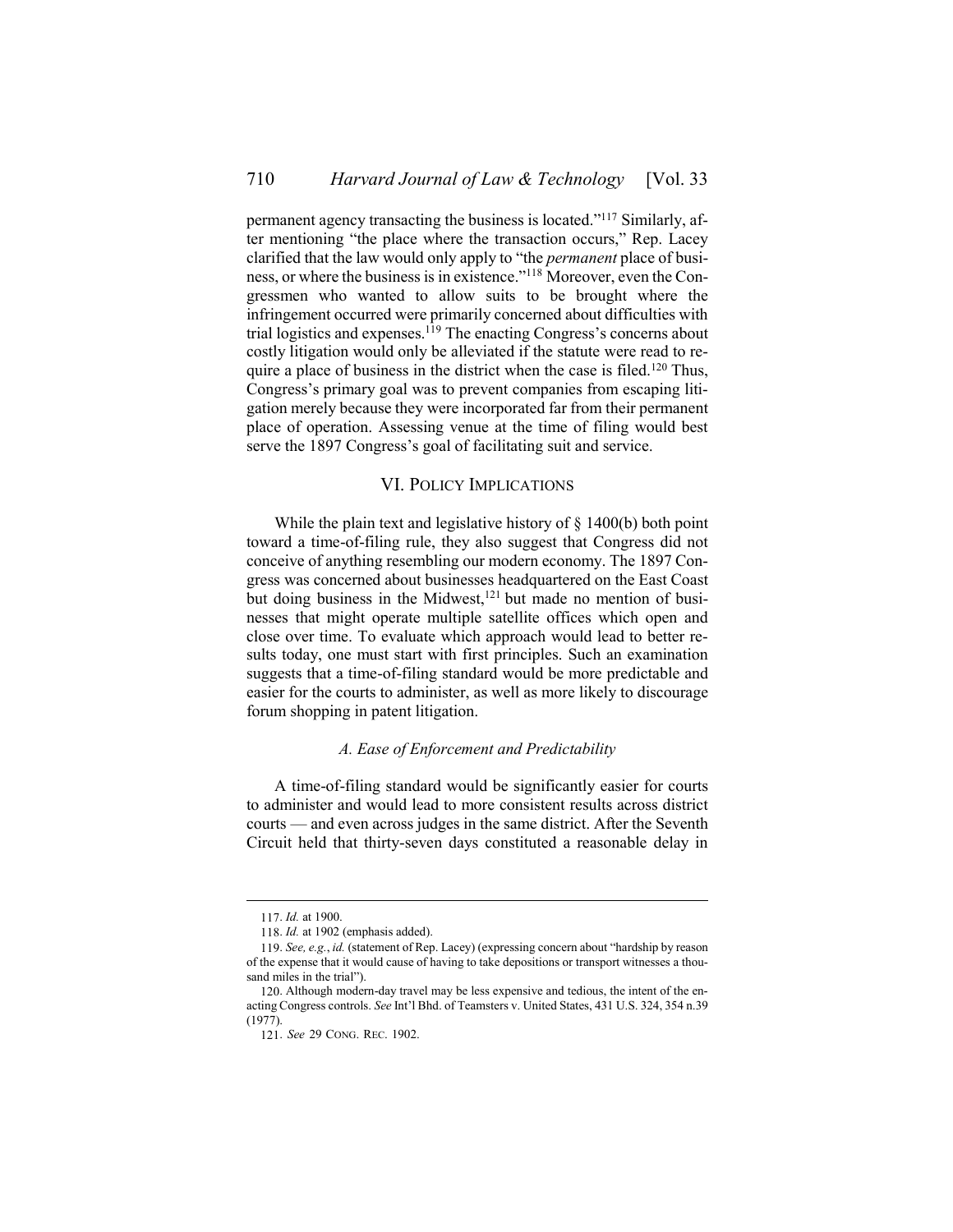Welch,<sup>122</sup> subsequent courts were left to engage in arbitrary line-drawing exercises to determine what constitutes a "reasonable amount of time" after the cause of action accrued. For example, both the magistrate judge<sup>123</sup> and the district judge<sup>124</sup> in *ParkerVision, Inc. v. Apple Inc.* decided that a two- to six-week delay between the defendant's office being closed and the complaint being filed was reasonable enough that the case should not be transferred. The district judge in particular compared these facts to those of previous cases, noting that the "twoto six-week delay in filing suit . . . is at most five days more than the 37-day delay in *Welch*, and much less than the 21-month delay in *Personal Audio*." <sup>125</sup> While the facts in *ParkerVision* may have lent themselves well to such explicit comparison, a case with a two- to six-*month* delay in filing would have been much more difficult to resolve with simple analogy.

The Central District of California had to decide such a case when it was presented with a nine-month delay between the Defendants' place of business in the district closing and the filing of the lawsuit.<sup>126</sup> While the court transferred the case, it did not do so based on an explicit finding that the nine-month delay was unreasonable. Rather, the court seems to have transferred the case in large part due to inadequate argument by the plaintiff.<sup>127</sup> The Eastern District of Texas also heard a case in which the plaintiffs failed to adequately establish that their delay in filing should be considered reasonable. In that case, the court found venue improper because "Plaintiffs [had] not established that Defendants should be held amenable to suit four months after their lease in this district expired." <sup>128</sup> This repeated failure by plaintiffs to fully brief the issue suggests that plaintiffs either do not realize that they need to establish how long of a delay is reasonable, or that they do not know how to establish such a thing. In either case, such ignorance on the part of the plaintiffs speaks to a lack of clarity in how the courts have resolved

<sup>122.</sup> Welch Sci. Co. v. Human Eng'g Inst., Inc., 416 F.2d 32, 36 (7th Cir. 1969).

<sup>123.</sup> ParkerVision, Inc. v. Apple Inc. (*ParkerVision I*), No. 3:15-cv-1477-J-39JRK, 2018 WL 5084731, at \*8 (M.D. Fla. Jan. 9, 2018), *adopted by ParkerVision II*, No. 3:15-cv-01477- BJD-JRK, 2018 WL 5084662 (M.D. Fla. Mar. 8, 2018).

<sup>124.</sup> *ParkerVision II*, 2018 WL 5084662, at \*9.

<sup>125.</sup> *Id.*

<sup>126.</sup> Incipio, LLC v. Argento SC by Sicura Inc., No. SACV 17-01974 AG (KESx), 2018 WL 4945002, at \*4 (C.D. Cal. July 18, 2018) ("The parties agree that Incipio stopped working with Yankee Clipper in February 2017 and that Incipio didn't file this lawsuit until November 2017.").

<sup>127.</sup> *See id.* at \*5 (noting that the plaintiff "made no attempts in either its proposed amended complaint or its briefing to establish that a more than half-year delay between the termination of Defendants' relationship with Yankee Clipper and the filing of Incipio's suit is a 'reasonable delay'").

<sup>128.</sup> Level Sleep LLC v. Dormeo N. Am., LLC, No. 2:18-cv-00120-RWS, 2019 WL 458467, at \*3 (E.D. Tex. Feb. 1, 2019).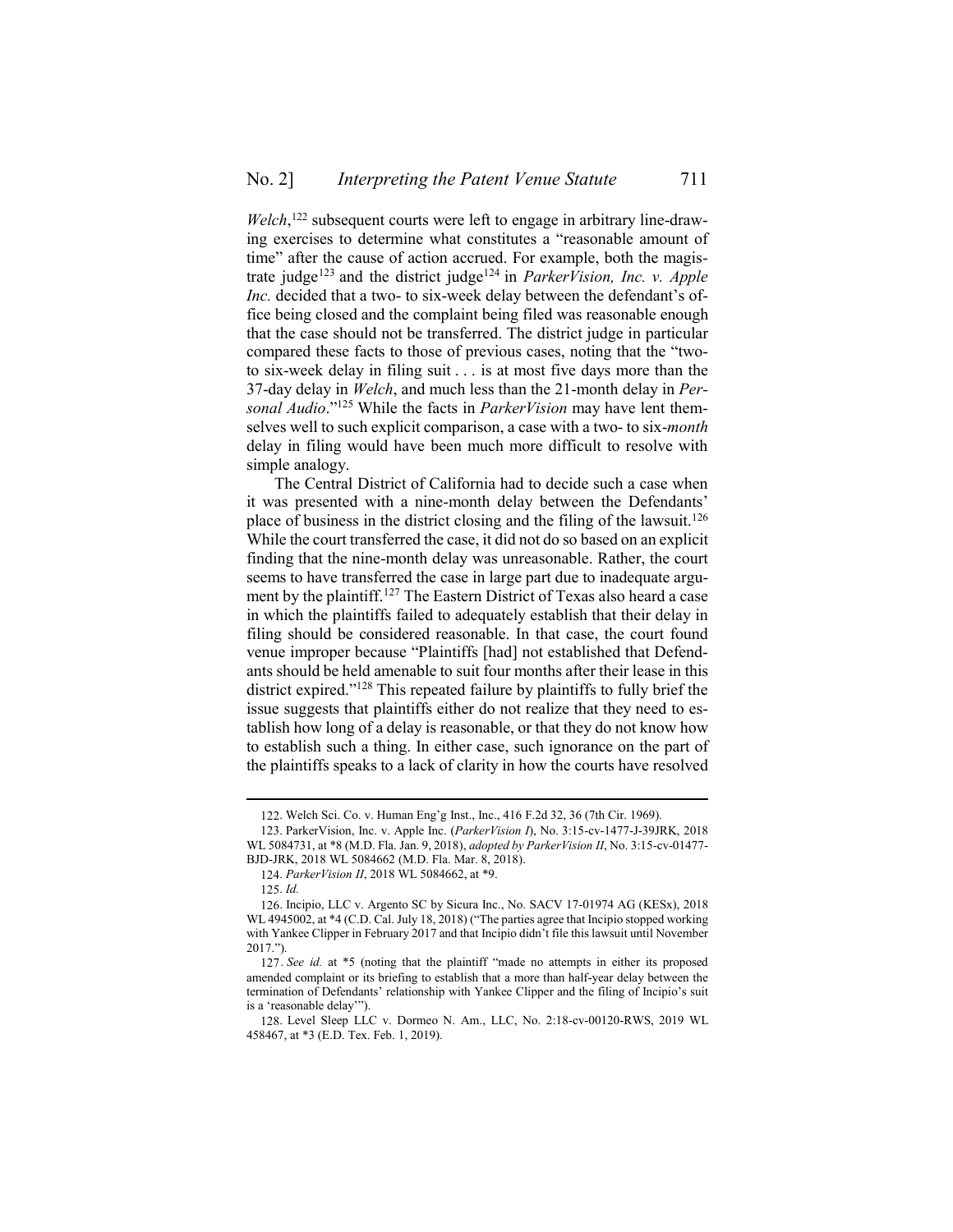such issues in the past, meaning that the difficulty in administering the "reasonable amount of time" standard can adversely impact litigation.

The lack of clarity in how venue will be determined leads to significant unpredictability in litigation, which goes against the well-established principle that rules for filing suit must create predictability for potential defendants.<sup>129</sup> The Supreme Court has previously encouraged courts and legislative bodies dealing with other statutes to clarify the meaning of "reasonable time" standards:

> The California courts themselves might alleviate the problem by clarifying the scope of the words "reasonable time" in this context or by indicating, when denying a petition, whether the filing was timely. . . . Alternatively, the California Legislature might itself decide to impose more determinate time limits, conforming California law in this respect with the law of most other States.<sup>130</sup>

This entreaty to the California courts and legislature suggests that the Court prefers rules that are easier to apply in consistent fashion. Certainly, this bright-line rule could be achieved if either Congress or the Federal Circuit established a definition of "reasonable delay." But in the absence of a decision by the legislature or a higher court, district courts must endeavor to create a predictable and consistent set of rules. Even if individual judges or districts were to define "reasonable delay," these definitions would not function consistently across the federal court system, which would defeat the purpose of one cohesive set of procedural rules. Adopting a time-of-filing standard is the surest way that the district courts themselves can create predictability.

More practically, a lack of clarity in venue decisions can lead to cases being transferred or even dismissed, and can certainly lead to significant time delays and fees while venue is disputed.<sup>131</sup> Running up attorneys' fees over venue disputes will exacerbate the already serious

<sup>129.</sup> *See, e.g.*, Helicos Biosciences Corp. v. Illumina, Inc., 858 F. Supp. 2d 367, 371 (D. Del. 2012) ("[A] defendant's state of incorporation had always been a predictable, legitimate venue for bringing suit."); *see also* World-Wide Volkswagen Corp. v. Woodson, 444 U.S. 286, 297 (1980) (noting that personal jurisdiction rules must "[give] a degree of predictability to the legal system that allows potential defendants to structure their primary conduct with some minimum assurance as to where that conduct will and will not render them liable to suit").

<sup>130.</sup> Evans v. Chavis, 546 U.S. 189, 199 (2006).

<sup>131.</sup> *See, e.g.*, Pers. Audio, LLC v. Google, Inc., 280 F. Supp. 3d 922, 936–37 (E.D. Tex. 2017) (noting that "[w]hile this case has not even had a claim construction hearing, it has already dragged on for years due to inter partes reviews and the time spent in this court on this venue fight").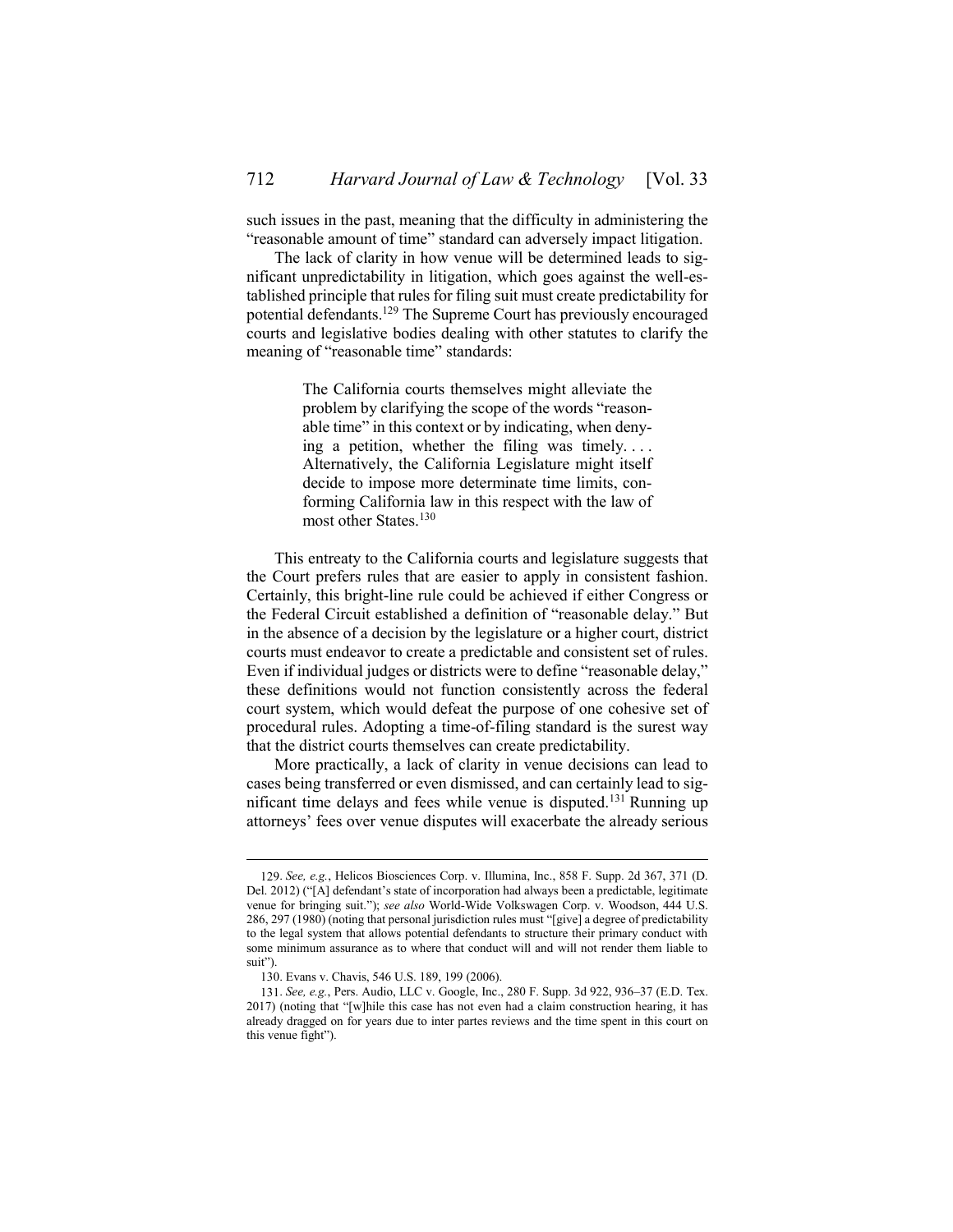problem of how expensive patent litigation can be.<sup>132</sup> Adhering to a time-of-filing standard would create a system that, while rigid, would also be predictable. Potential defendants would know where they are amenable to suit, and plaintiffs would be more confident that they have satisfied the venue requirements of § 1400(b).

## *B. Discouraging Forum Shopping*

<span id="page-20-0"></span>Although *TC Heartland* was celebrated by some commentators as an end to forum shopping in patent litigation, $133$  the problem has not been fully eliminated. To be involved in a dispute over the meaning of § 1400(b), the defendant would need to have closed a satellite office sometime between the alleged infringement and the complaint being filed. Therefore, the defendants most likely to be involved in such disputes are large national or international corporations with multiple satellite offices that would constitute regular and established places of business. Such large corporations generally do business — and therefore would infringe — all over the country, and certainly do business wherever they have an office. Under either interpretation of  $\delta$  1400(b), these large companies would be amenable to suit essentially anywhere they have an office. But under a time-of-accrual regime, they would continue to be amenable to suit where they *formerly* had an office for an indeterminate amount of time.<sup>134</sup>

<span id="page-20-1"></span>For plaintiffs, such a system is clearly advantageous. They will have an even larger pool of potential courts from which to choose the most favorable venue in terms of "convenience or expense of litigating in the forum, the inconvenience to one's adversary, the probable or expected sympathies of a potential jury pool[,] judicial calendars and backlogs, local rules, permissibility of fee-splitting arrangements, and virtually any other interjurisdictional difference."<sup>135</sup> Yet while a plaintiff is generally "accorded [the] privilege of bringing an action where he chooses," <sup>136</sup> courts have historically acted to curtail the ability to

<span id="page-20-2"></span><sup>132.</sup> As of 2017, bringing a patent infringement suit through discovery could cost between \$400,000 and \$3,000,000, depending on the amount at risk. Samson Vermont, *AIPLA Survey of Costs of Patent Litigation and Inter Partes Review*, PATENTATTORNEY.COM (Jan. 30, 2017), https://www.patentattorney.com/aipla-survey-of-costs-of-patent-litigation-andinter-partes-review [https://perma.cc/PJ3F-RBLV]. Going through trial and potentially appeal could add millions to that number. *Id.*

<sup>133.</sup> *See, e.g.*, William Vogeler, *Bad News for Patent Trolls: Forum Shopping Is Finally Over*, FINDLAW (May 23, 2017, 4:05 PM), https://blogs.findlaw.com/technologist/2017/05/ bad-news-for-patent-trolls-forum-shopping-is-finally-over.html [https://perma.cc/JQL9- U36Y].

<sup>134.</sup> *See supra* Section [VI](#page-17-0)[.A.](#page-17-1)

<sup>135.</sup> Note, *Forum Shopping Reconsidered*, 103 HARV. L. REV. 1677, 1678 (1990).

<sup>136.</sup> Helicos Biosciences Corp. v. Illumina, Inc., 858 F. Supp. 2d 367, 371 (D. Del. 2012) (quoting Norwood v. Kirkpatrick, 349 U.S. 29, 31 (1955)).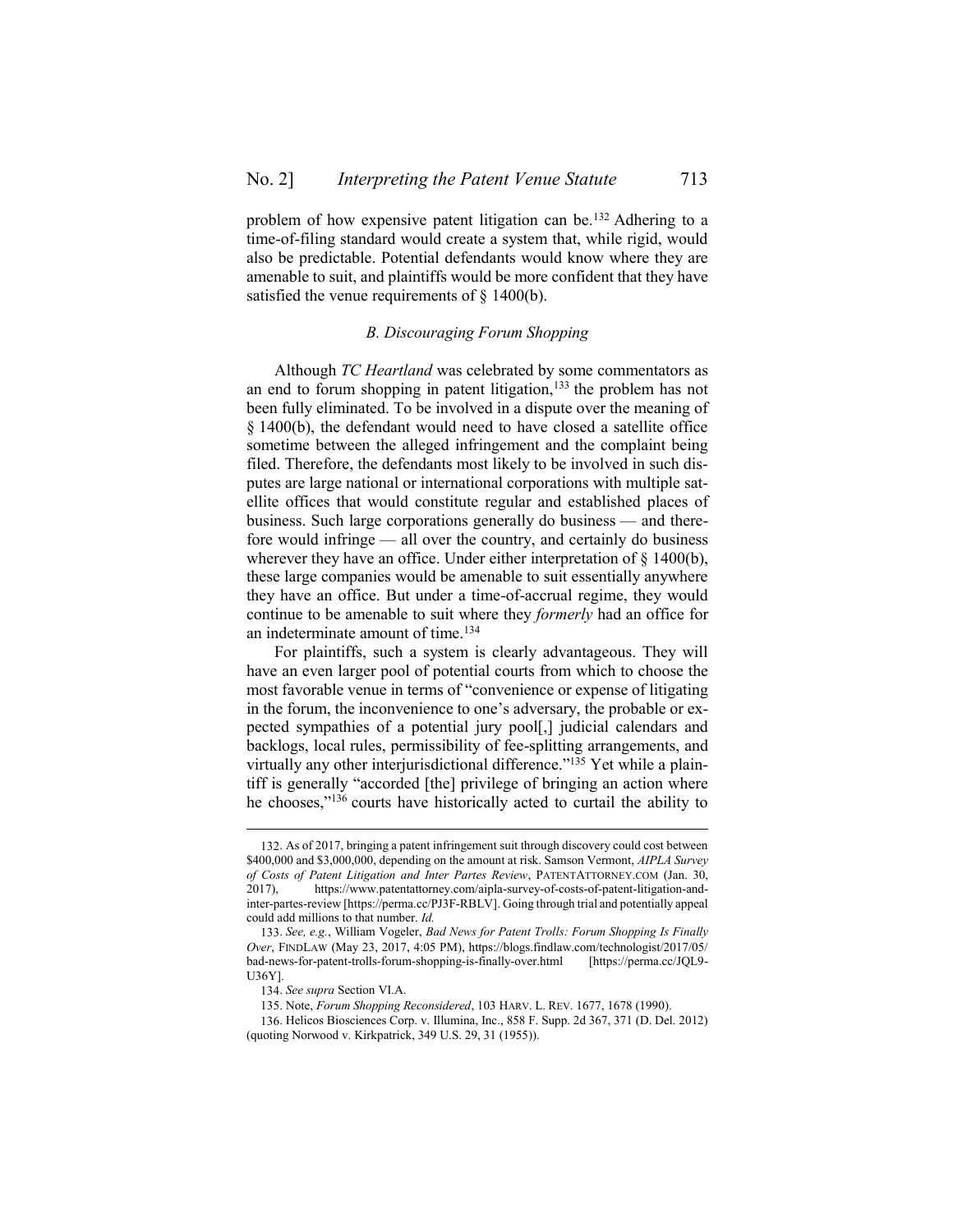<span id="page-21-1"></span><span id="page-21-0"></span>forum-shop. <sup>137</sup> Those in patent law are particularly wary of forum shopping,<sup>138</sup> given the prevalence of non-practicing entities, who generally file suit in a small number of districts that are considered plaintiff-friendly<sup>139</sup> and need not fear that a counterclaim for patent infringement will disrupt their business.<sup>140</sup> Therefore, a system which limits plaintiffs' ability to arbitrarily choose a forum may be especially beneficial in the patent law context.

A major argument against the time-of-filing rule is that it may violate principles of equity to allow a potential defendant to escape suit by simply closing an office.<sup>141</sup> However, this argument is unavailing for three reasons. First, even in a time-of-filing regime, corporate defendants would be unable to *wholly* avoid suit; § 1400(b) will always allow an infringement suit to be brought where the company is incorporated.<sup>142</sup> Second, it is unlikely that a business will choose to completely eliminate all presence in a judicial district simply to avoid suit,  $^{143}$  particularly given that this would require accurate prediction of when and where a lawsuit would be filed. And finally, both time-of-accrual and time-of-filing regimes are susceptible to possible abuses, whether by potential defendants or by plaintiffs attempting to forum shop. Choosing between the two rules means choosing which risk the system is willing to tolerate. Given the very real forum shopping already engaged in by non-practicing entities<sup>144</sup> and the courts' general disapproval of the practice,<sup>145</sup> adopting a time-of-filing standard for  $\S$  1400(b) is preferable.

<sup>137.</sup> *See* Richard Maloy, *Forum Shopping? What's Wrong with That?*, 24 QUINNIPIAC L. REV. 25, 29–33 (2005); Note, *supra* not[e 134,](#page-20-1) at 1680–89.

<sup>138</sup> . *See U.S. Supreme Court Halts Forum Shopping in Patent Infringement Cases*, NUTTER: IP L. BULL. (May 23, 2017), https://www.nutter.com/ip-law-bulletin/u-s-supremecourt-halts-forum-shopping [https://perma.cc/CLE7-6Z7J] (explaining that forum shopping "is largely blamed for the disproportionate concentration of patent infringement cases that have been filed in patent-friendly venues").

<sup>139.</sup> *See* Lauren H. Cohen et al., *Patent Trolling Isn't Dead — It's Just Moving to Delaware*, HARV. BUS. REV. (June 28, 2017), https://hbr.org/2017/06/patent-trolling-isnt-dead-itsjust-moving-to-delaware [https://perma.cc/R4KC-6PHN]

<sup>140.</sup> Colleen V. Chien, *Of Trolls, Davids, Goliaths, and Kings: Narratives and Evidence in the Litigation of High-Tech Patents*, 87 N.C. L. REV. 1571, 1579 (2009).

<sup>141.</sup> *See supra* Sections [III](#page-5-0)[.A,](#page-5-1) [III](#page-5-0)[.B](#page-7-0)[.1](#page-8-0) (discussing how the time-of-accrual rule is based in equity).

<sup>142.</sup> *See* 28 U.S.C. § 1400(b) (2018) (allowing "[a]ny civil action for patent infringement" to be "brought in the judicial district where the defendant resides").

<sup>143.</sup> However, not *all* presence in a given district may need to be eliminated. *See In re* Cray Inc., 871 F.3d 1355, 1360–64 (Fed. Cir. 2017) (establishing definition for "regular and established place of business").

<sup>144.</sup> Cohen et al., *supra* not[e 139.](#page-21-0)

<sup>145.</sup> *See* Maloy, *supra* not[e 137,](#page-21-1) at 29–33; Note, *supra* not[e 135,](#page-20-2) at 1680–89.